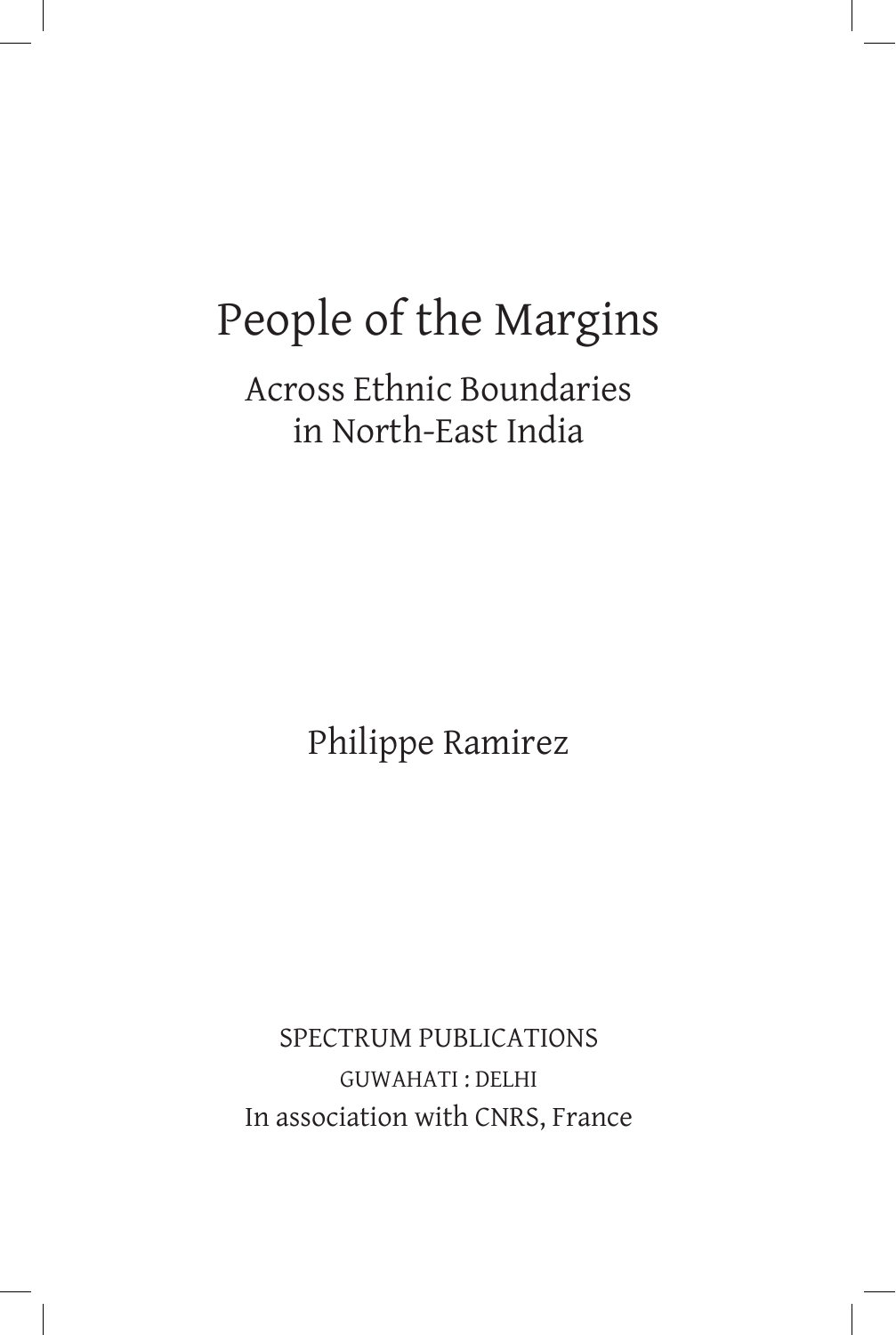## **SPECTRUM PUBLICATIONS**

- Hem Barua Road, Pan Bazar, **GUWAHATI-781001**, Assam, India. **Fax/Tel** +91 361 2638434 **Email** spectrumpublications.ghy@gmail.com
- 298-B Tagore Park Extn., Model Town-1, **DELHI-110009**, India. **Tel** +91 9435048891 **Email** spectrumpublications.del@gmail.com

First published in 2014

## **© Author**

Published by arrangement with the author for worldwide sale.

Unless otherwise stated, all photographs and maps are by the author.

## **All rights reserved.**

Except for brief quotations in critical articles or reviews, no part of this publication may be reproduced, stored in a retrieval system, or transmitted/used in any form by any means, electronic, mechanical, photocopying, recording or otherwise, without the prior written permission of the publishers.

## **ISBN 978-81-8344-063-9**

## **Distributors**

## **united publishers**

- Panbazar Main Road, Guwahati-781001, Assam, India. **Tel** +91 0361 2638435 **Email** unipub.ghy@gmail.com
- • Akarshan Bhavan, 23 Ansari Main Road, **New Delhi-110002**, India. **Tel** +91 9864068121 **Email** unipub.del@gmail.com

Published by Krishan Kumar on behalf of Spectrum Publications and printed in India.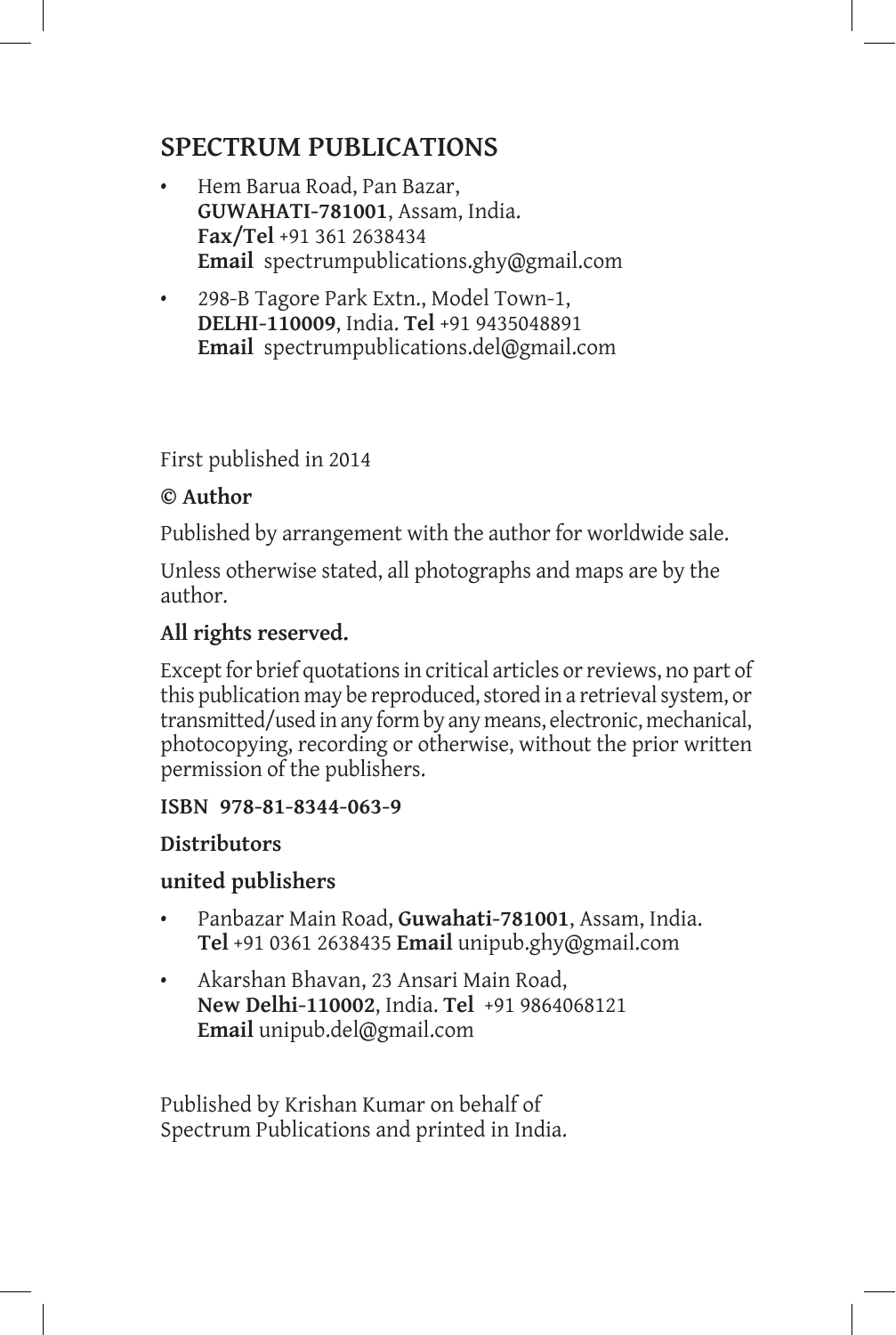## Contents

| Chapter 1: The Anthropological Landscape of                   |
|---------------------------------------------------------------|
|                                                               |
|                                                               |
|                                                               |
| Racial depictions and socio-cultural continua  10             |
|                                                               |
| Cultural continua and conversions: Koches 15                  |
| Cultural differentiations and scales: Tiwas and Karbis in the |
|                                                               |
|                                                               |
| Chapter 2: Groups and names: ethnicities in the               |
|                                                               |
| Surnames identification and ethnic ascription 34              |
|                                                               |
|                                                               |
|                                                               |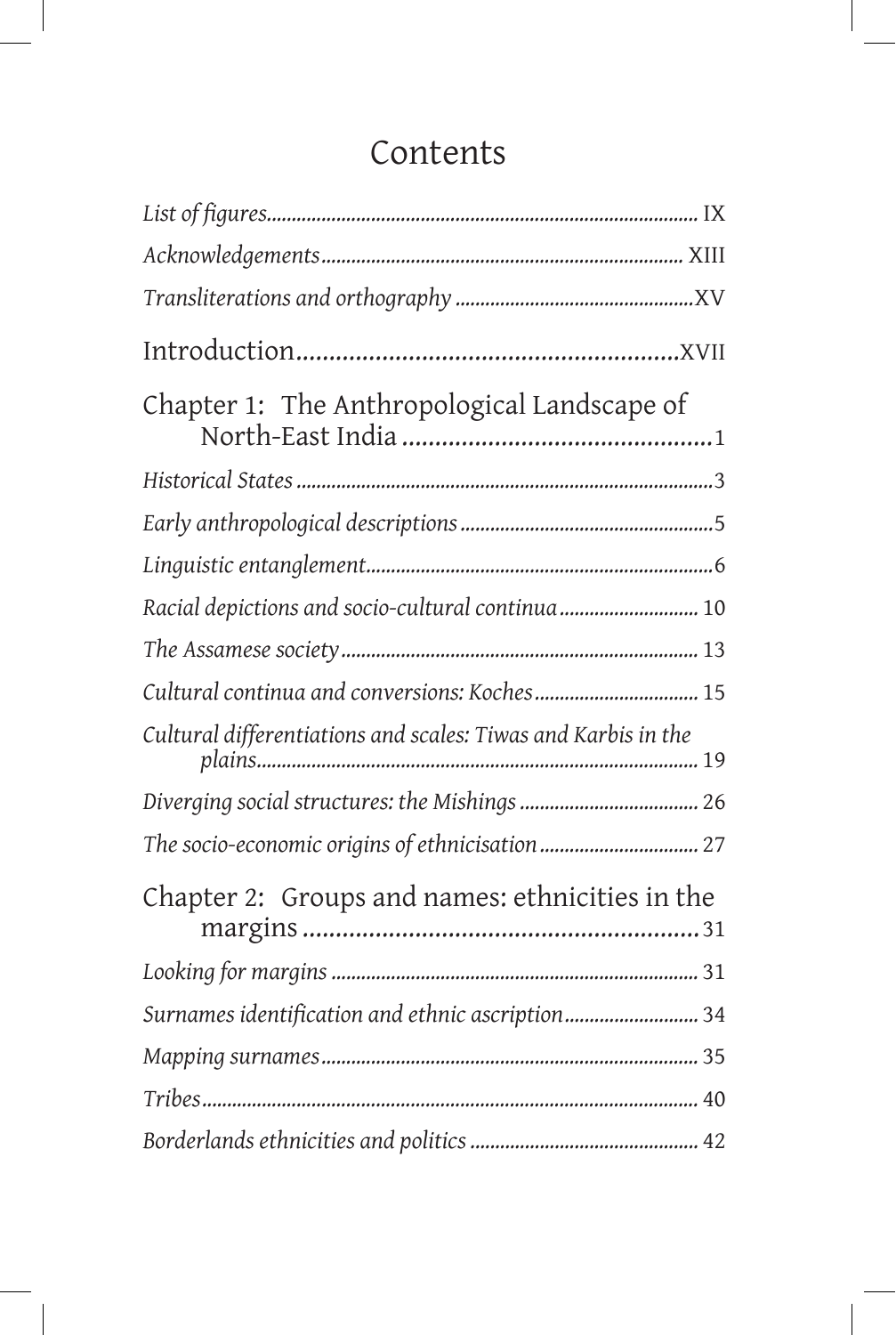| Floating ethnonyms: Bhoi, Khasi Bhoi, Khasi  53 |
|-------------------------------------------------|
|                                                 |
| Chapter 3: Across Ethnic Boundaries 61          |
|                                                 |
|                                                 |
|                                                 |
|                                                 |
| Chapter 4: Markets, myths and polities:         |
| What makes a society: the market, the dog and   |
|                                                 |
|                                                 |
|                                                 |
|                                                 |
|                                                 |
| Chapter 5: Polities on the margins  119         |
|                                                 |
|                                                 |
|                                                 |
| Chapter 6: Webs of rajas, wandering symbols 141 |
|                                                 |
|                                                 |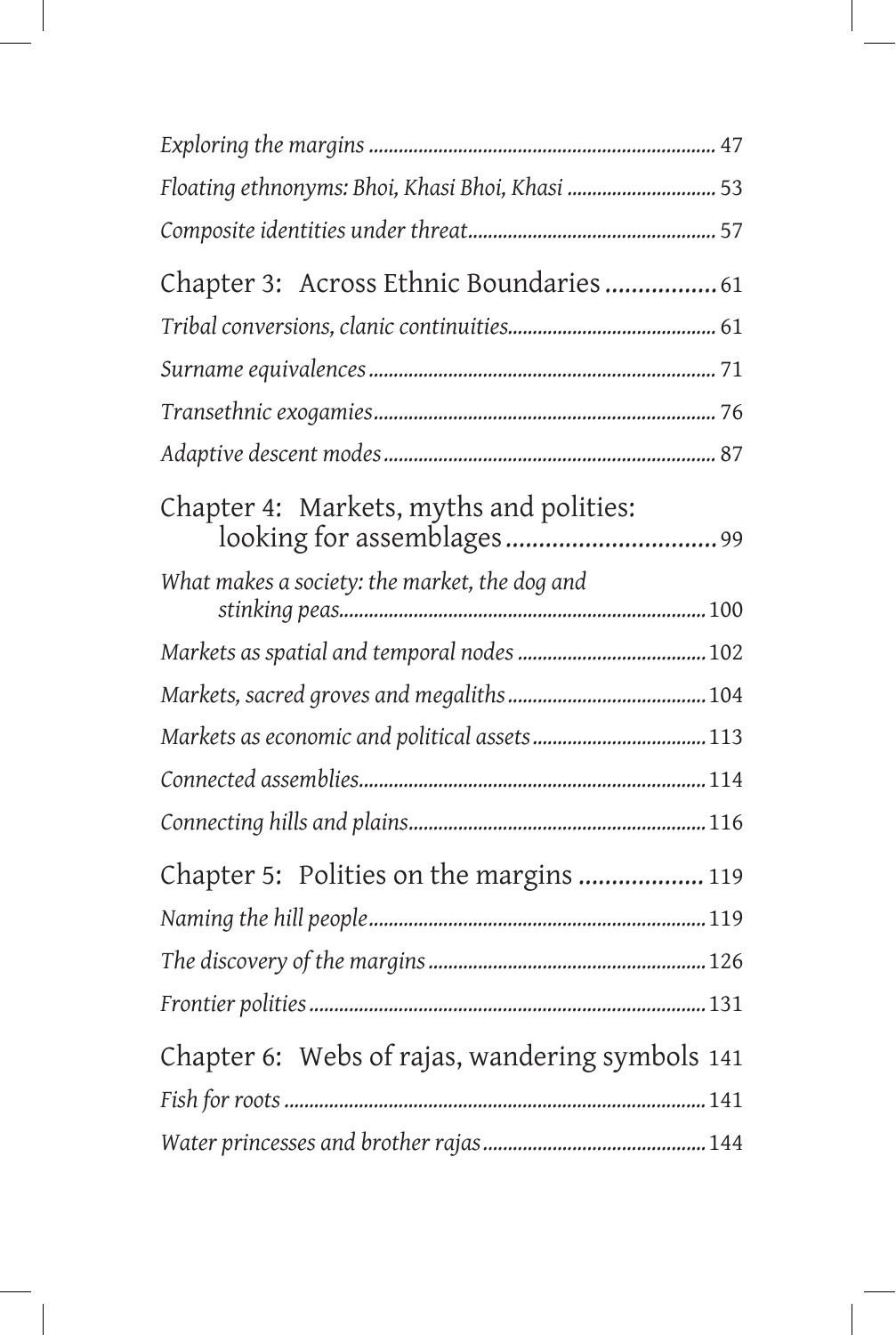| Bisokoida: opposing descent modes and |  |
|---------------------------------------|--|
|                                       |  |
|                                       |  |
|                                       |  |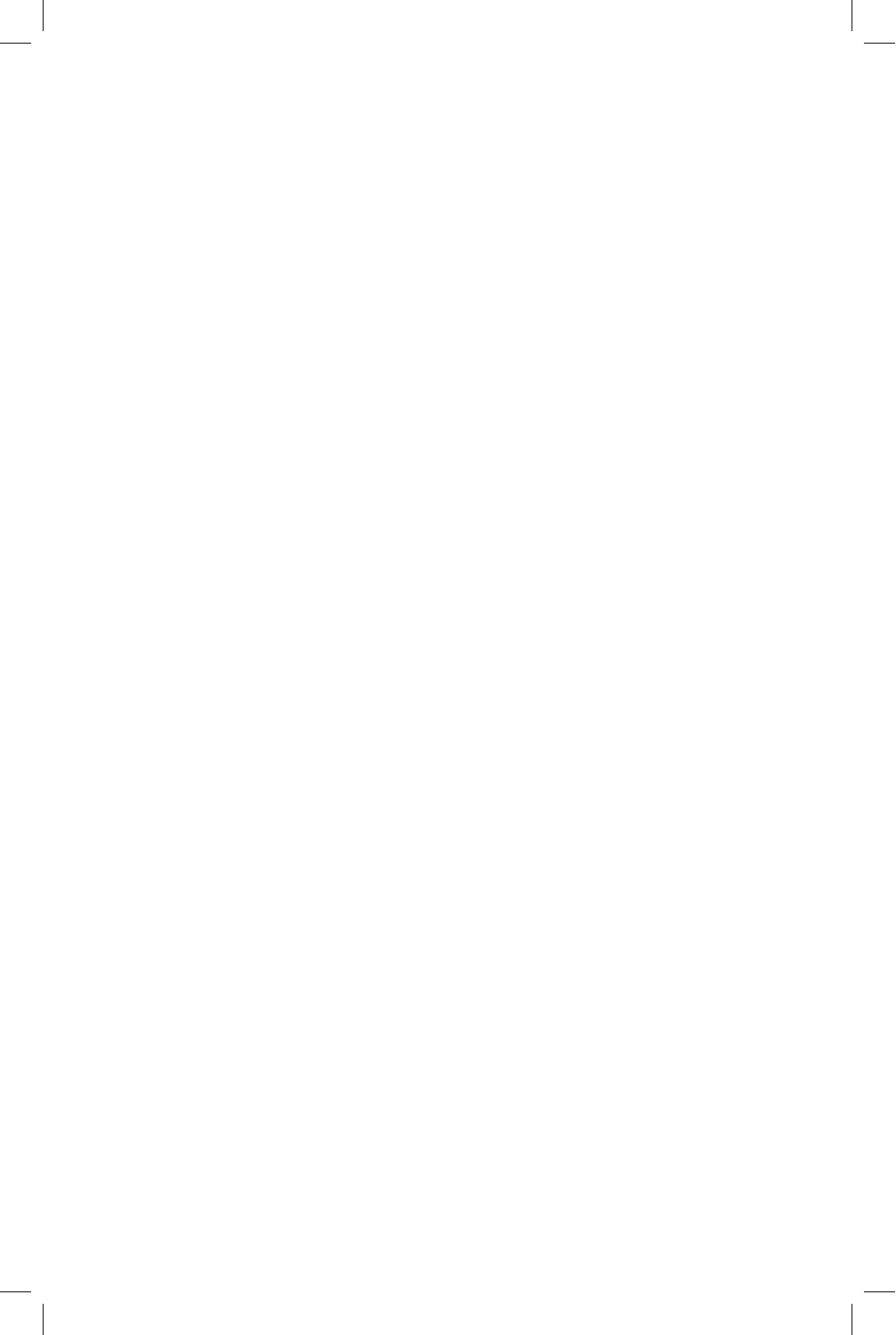## List of Figures

| Figure 1-1: The eight states of North-East India  XXX    |
|----------------------------------------------------------|
| Figure 1-2: Major political influences in Assam in early |
| Figure 1-3: Ethnicities and affiliations to rajas  23    |
| Figure 1-4: "Hinduised" monoliths in the submontane      |
| Figure 2-1: Area of study: administrative boundaries33   |
| Figure 2-2: Two surnames distributions36                 |
| Figure 2-3: Ethnicity attributions to surnames           |
| Figure 2-4: Dominant descent types by village 39         |
| Figure 2-5: Karbi, Khasi, Tiwa estimates 2001  41        |
| Figure 2-6: Forms of multi-ethnicity in the Assam-       |
| Figure 2-7: The polities of Northeastern Ri Bhoi 48      |
| Figure 3-1: Examples of equivalent surnames 64           |
|                                                          |
| Figure 3-3: The "Four clans rule" in the Karbi speaking  |
|                                                          |
| Figure 3-5: A loom in Western Karbi Anglong 75           |
| Figure 3-6: Endo-ethnic and interethnic exogamies77      |
| Figure 3-7: Inter-ethnic marriages and exogamies 81      |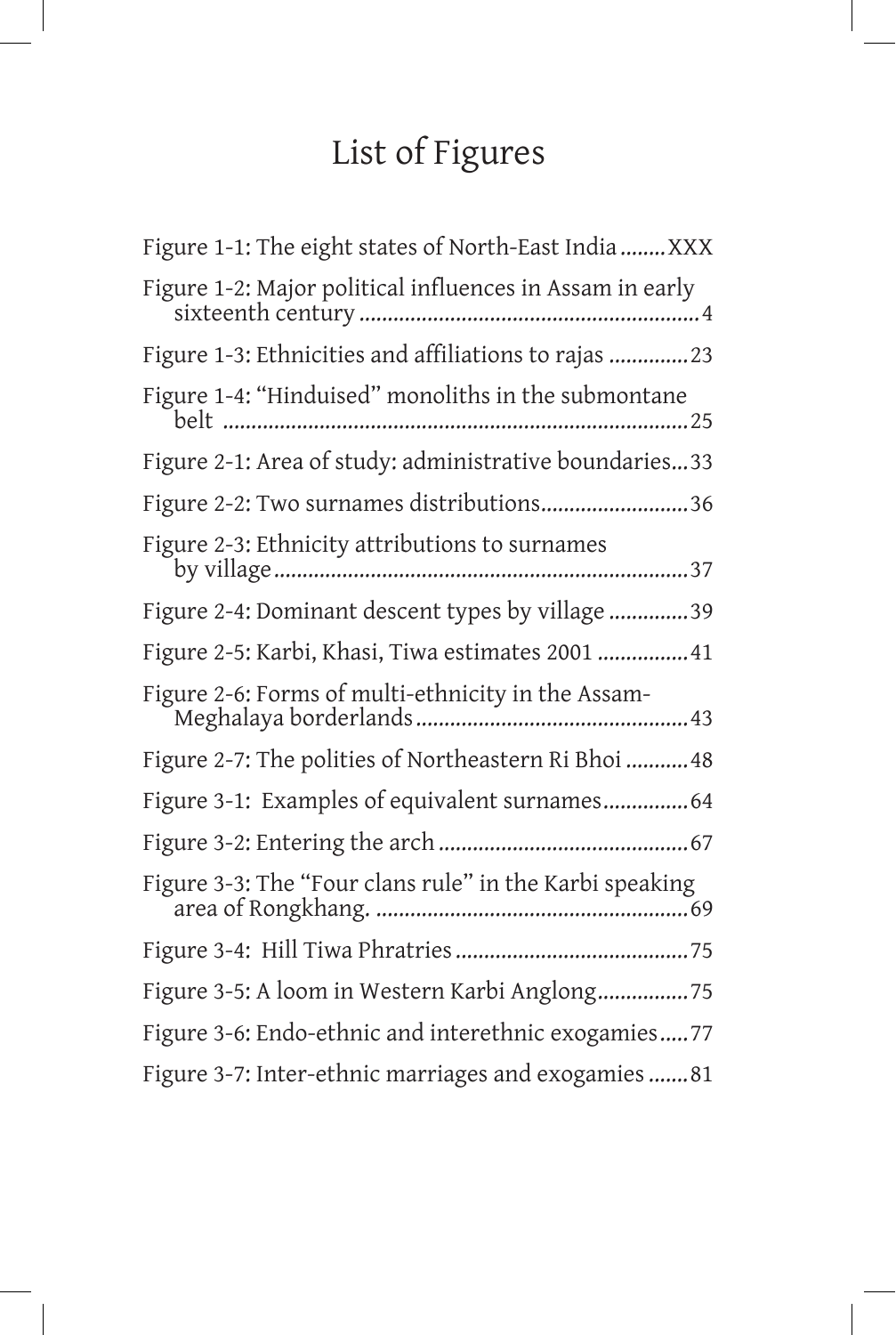| Figure 3-8: Dealing with the issues of a Karbi-Khasi   |
|--------------------------------------------------------|
| Figure 3-9: A grandmother chewing areca nut  89        |
| Figure 3-10: Multiple descent and residence principles |
| Figure 3-11: Hill Tiwa kinship terminologies  93       |
| Figure 3-12: Khasi Bhoi kinship terminology 94         |
|                                                        |
| Figure 4-2: Wednesday market, Umswai  101              |
| Figure 4-3: Markets and weekdays in Jaintia            |
| Figure 4-4: Megaliths in Nartiang market 105           |
| Figure 4-5: Iewduh market, Shillong 106                |
| Figure 4-6: State ritual at Iewduh market 107          |
| Figure 4-7: The market's deity in Nongpoh  107         |
| Figure 4-8: The seats of the dignitaries,              |
| Figure 4-9: A recent pillar at Umden market 110        |
|                                                        |
| Figure 4-11: Connected assemblies 115                  |
| Figure 4-12: Boundary megaliths in Ri Bhoi 118         |
| Figure 5-1: Translation of ethnonyms in G.C. Barua's   |
| Figure 5-2: "Khang": a relative ethnonym               |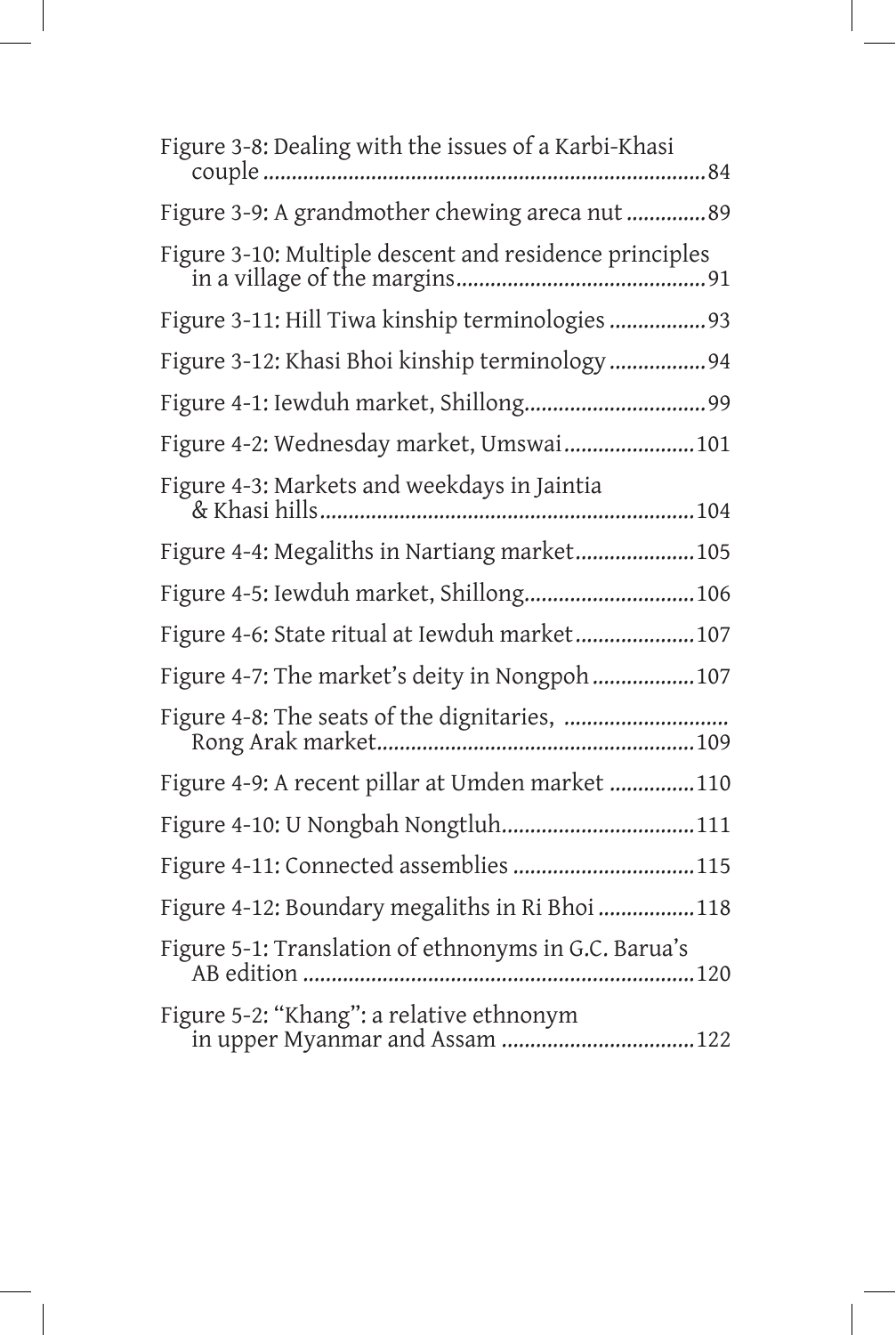| Figure 5-3: Some ethnonyms' occurrences in Ahom<br>buranji, Assamese buranjis and colonial texts 123 |
|------------------------------------------------------------------------------------------------------|
| Figure 5-4: "Garrows" on Rennell's map  125                                                          |
| Figure 5-5: "Garo/Karo" as an ethnonym                                                               |
| Figure 5-6: The relativity of ethnonyms                                                              |
| Figure 5-7: A typical landscape associated to                                                        |
| Figure 5-8: A submontane landscape                                                                   |
| Figure 5-9: The main Frontier polities of the                                                        |
| Figure 5-10: Gobha and the neighbouring rajas133                                                     |
| Figure 6-1: Dry fish bartered against turmeric at                                                    |
| Figure 6-2: Kings meeting at the Jonbil mela 143                                                     |
|                                                                                                      |
| Figure 6-4: Megaliths at the Three borders market  146                                               |
| Figure 6-5: Jayantā janmakathā 1st episode 149                                                       |
| Figure 6-6: The Freshwater Shark  150                                                                |
| Figure 6-7: Jayantā janmakathā 2nd episode151                                                        |
| Figure 6-8: Jayantā janmakathā 3d episode 151                                                        |
| Figure 6-9: The story of Bisokoida  156                                                              |
| Figure 6-10: Kido, used by Karbi dignitaries to                                                      |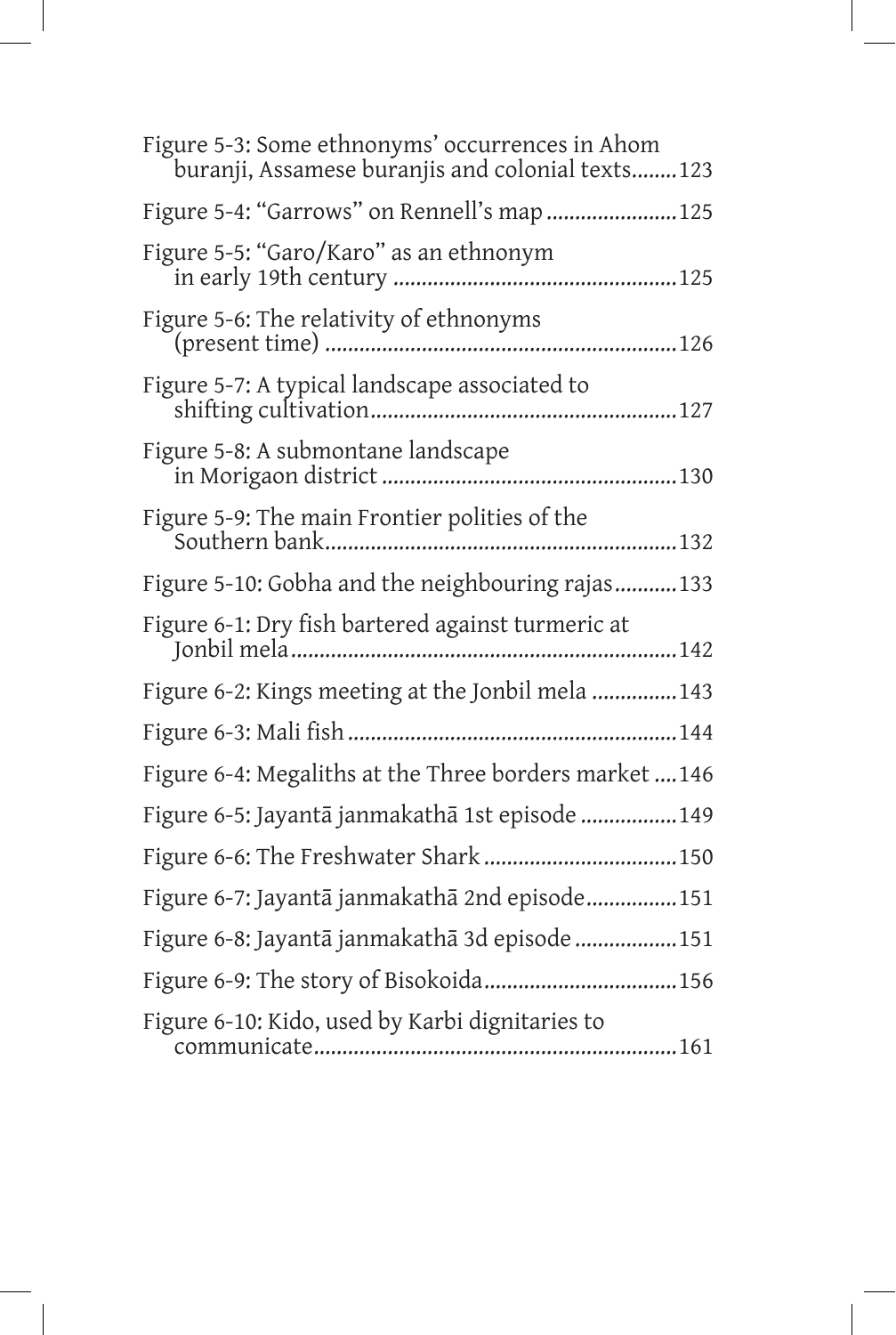| Figure 6-11: The dormitory's main pillar           |  |
|----------------------------------------------------|--|
| Figure 6-12: The Pillar in Gobha raja's nāmghar165 |  |
| Figure 6-13: From matrilineality to patrilineality |  |
| Figure 6-14: Hill Tiwas ritual roles 166           |  |
| Figure 6-15: Plains Tiwas ritual roles 166         |  |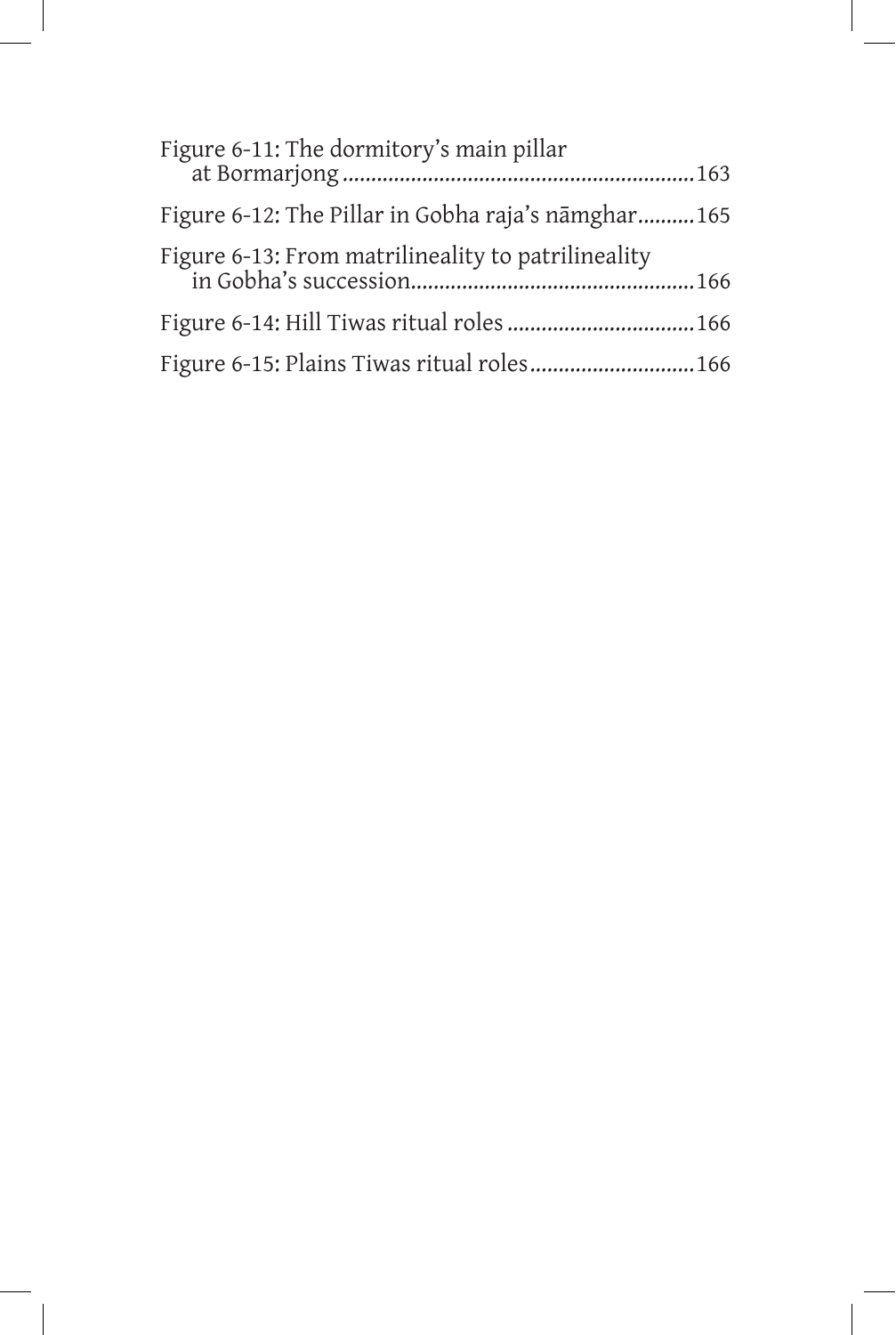#### *Acknowledgements*

This book sets out to throw light on the many complexities of North-East India; how any assertion about its people is always prone to uncertainty and exceptions. There is one truth, however, to which through the years I have not found an exception: the selfless hospitality and help I encountered everywhere I happened to go. And what I might have initially feared as a lengthy, thankless investigation soon turned into the discovery of more and more friendships.

I don't believe I will ever be able to give back everything I have been given there. I'm also aware that many of my local friends will be disappointed by this book, that they won't recognise the image they have of their country, that they will feel I have devoted too many pages to details which they deem futile, and not enough to what seems most important to them. To me, however, the best way of giving back a bit of what I have received is to offer something useful, and that is the point of view of a foreigner and my passion for the hidden mazes of human societies. I will be quite happy if this book contributes, even through contradictions, to the debates on history and culture of which my friends are so fond.

The number of people who provided help is so great that I won't be able to mention all of them here. But among them, some have been remarkably faithful, whether because they (unwisely) expected something extraordinary from my research, or because their generosity prevented them from turning down my regular requests. I simply don't know how to thank Samiran Boruah, who has been the strongest monolith on which I have relied over the years. He and his wife, Émilie, made their home my home in Guwahati. A large part of my network in Assam started from Samiran's acquaintances, and our passionate late evening arguments provided me with a precious intellectual impetus. Morningkeey Phangcho and Raktim Amsih were my main accomplices on the field, and sharing this passion with them has always been a great pleasure. The kindness of Tulsi Bordoloi and his family have made their house one of my favourite base camps. Among those who provided me with valuable help during my fieldwork a special mention must go to Robert Lumphuid, Ton, Uphing and Joden Maslai, Len Kholar, Horsingh Kholar, Justin Maslai, Jusila Mithi, J.K. Thaosen, Snigdha Hasnu, Sarbajit Thaosen, Vandana Dekadoloi & family, Sarumai Amchi, Belinstone Khwait, Debru Rajkhowa, Kangbura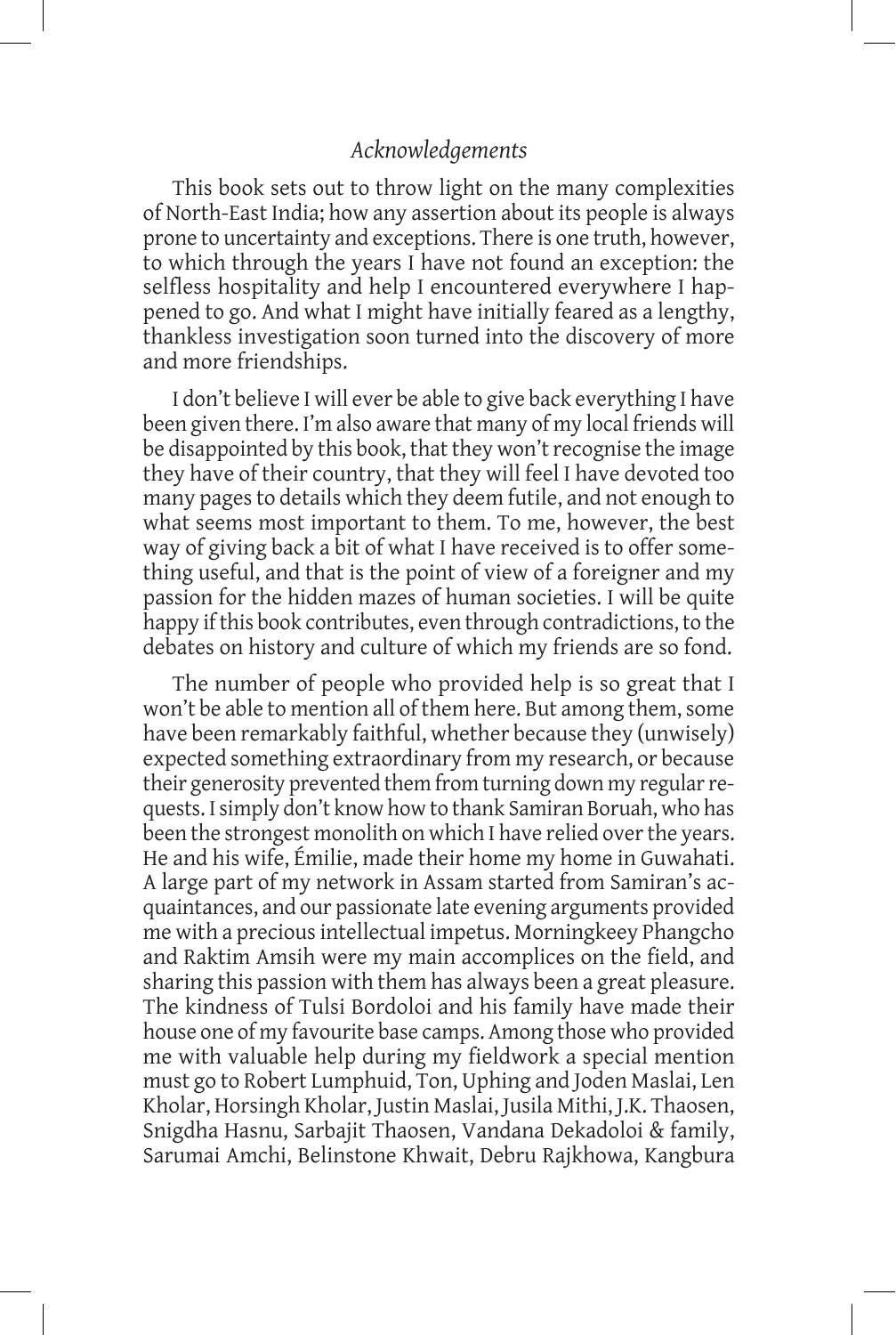Senar, Bubu (Bikash Bharali), Richard Karkho, Martin Timung, Longkam Teron, Syiem Khyrim, Phrik Lyngdoh, Deepsingh Deoraja, Julsingh Bordoloi, Durga Singh Pator, Tanka Subba & Roshina, D.S. Teron, Anup Saikia, Desmond Kharmawphlang and François Jacquesson. The family of Father Michel Balavoine (alias Michael Balawan) very kindly entrusted me with their documents about this great figure. Fernand Meyer helped me at a difficult stage in the writing. All the chapters were carefully and patiently re-read by Bernadette Sellers (CNRS, CEH). Lang Kupar War generously provided several of his wonderful photographs. Thanks to Jérôme Picard (CNRS, CEH) for his assistance in drawing maps. My field trips were funded by the CNRS's Centre d'Études Himalayennes and the Agence Nationale de la Recherche, France.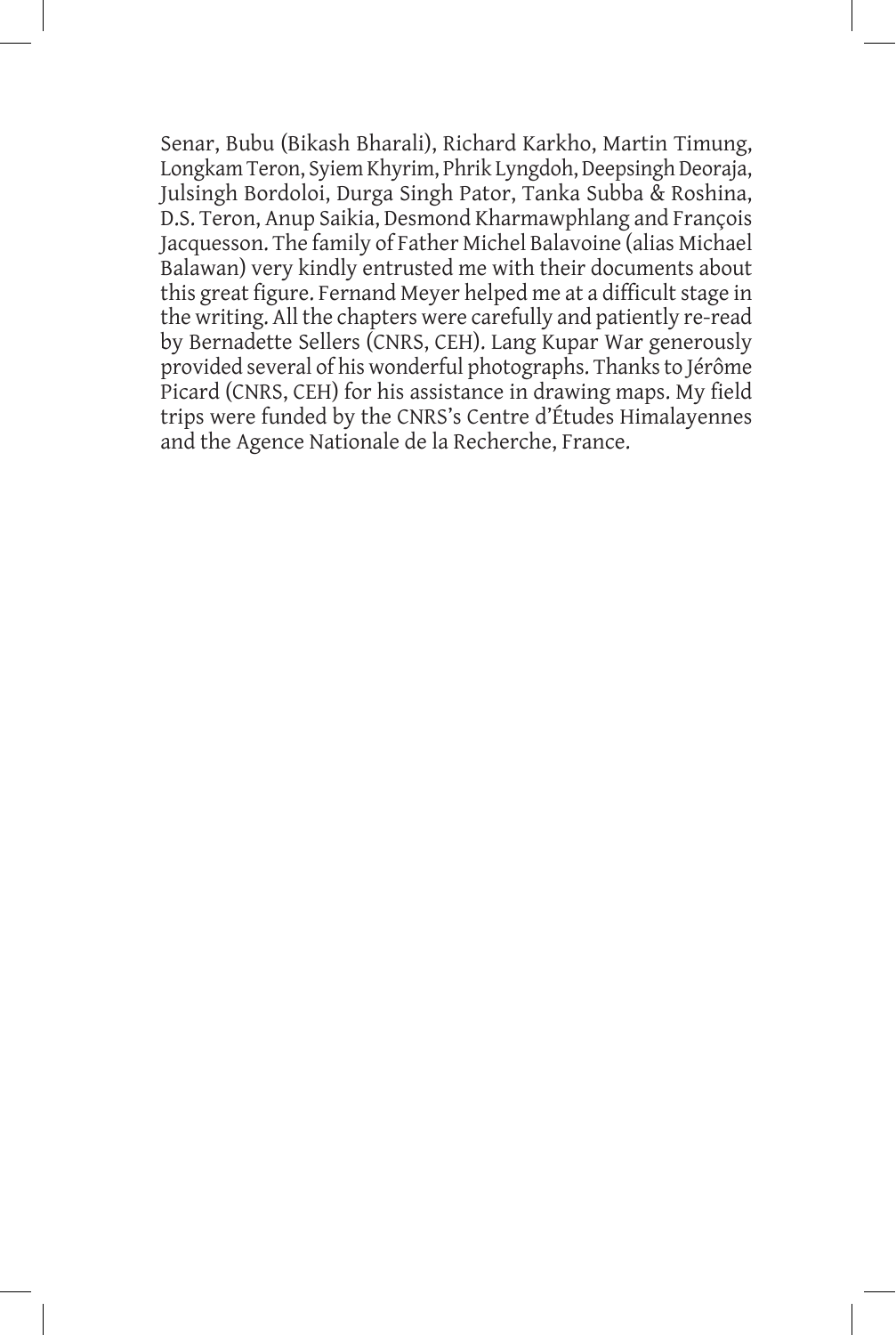#### *Transliterations and orthography*

For Assamese words, my main reference has been H. Baruva's Hemkosh (Baruwa 2007). I have adopted the International Alphabet of Sanskrit Transliteration, which enables easy comparisons with other Indo-Aryan languages. For terms with several occurrences I have used diacritical marks only on the first occurrence.

For languages with a Roman script I have followed the spelling given to me by literate informants or found in dictionaries.

The language from which a word was collected is indicated by the following abbreviations: As. Assamese, Dm. Dimasa, Kb. Karbi, Kh. Khasi, Pn. Pnar, Th. Tai-Ahom, Tw. Tiwa.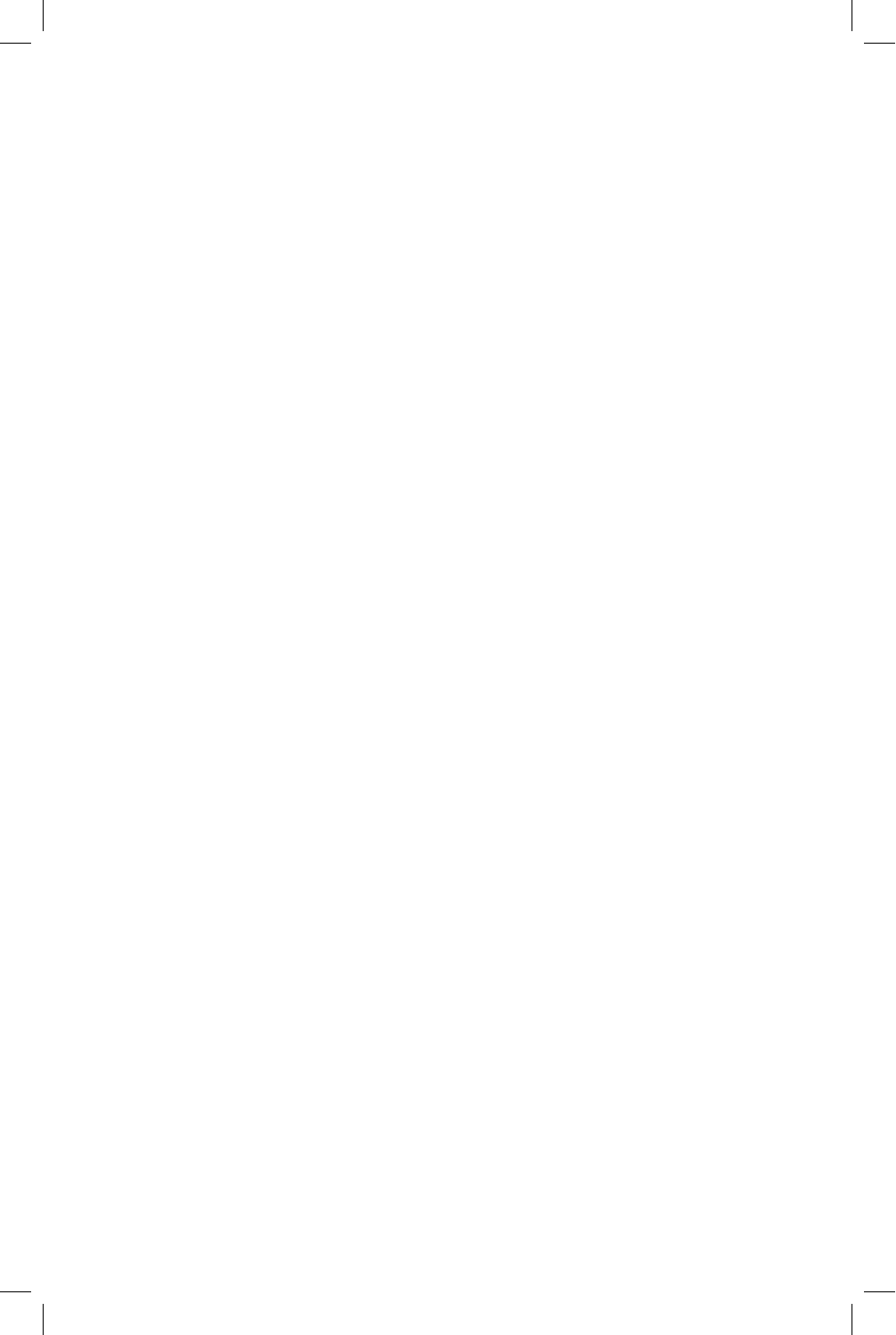### Introduction

This book is the first of two volumes in which I aim to describe a set of social forms I have come across on the borders of the Indian states of Assam and Meghalaya. North-East India and more generally Upland South-East Asia have a reputation of being complex regions characterised by a great diversity of languages, cultures and identities. As I endeavoured to identify regularities with a view to describing the region in a comprehensive manner, I was indeed overcome by a feeling of complexity.

"Complexity" is commonly used to mean intricacy, a difficulty in describing something, and can be equated with "complicatedness": you qualify something as complex because you are not able to grasp it fully. This has been a critical problem for computer scientists trying to quantify the amount of information needed to describe an object, what they refer to as descriptive, computational or algorithmic complexity.<sup>1</sup> The measure of descriptive complexity is not so much concerned with the problem of the underlying order and causes. By contrast, this is what the concepts of "self-organisation" or "emergence" strive to grasp, positing, as Aristotle formulated it, that "the whole is greater that the sum of its parts". It is not enough to identify the parts to understand the whole, as some specific properties of the whole "emerge" out of the interaction of the parts. In this perspective, describing complexity will consist in identifying the processes connecting lower-scale phenomena to higher-scale ones. Taking into account complexity in this sense has become indispensable in major scientific realms, from cybernetics and systems theory to biology, earth sciences, network science and economics.2 For anthropologists, however, complexity has remained a metaphorical and very vague if not repellent concept, the dominant feeling being that the humanities should have nothing to do with anything

<sup>1 (</sup>Goldreich 2008; Kauffman 1996:83–85; Bar-Yam 1997:253–258).

<sup>2</sup> On the theories of complexity, see for instance (Capra 2002; Kauffman 1996; Krugman 1996; Luhmann 1995; Manson 2001; Prigogine and Stengers 1984; Urry 2004).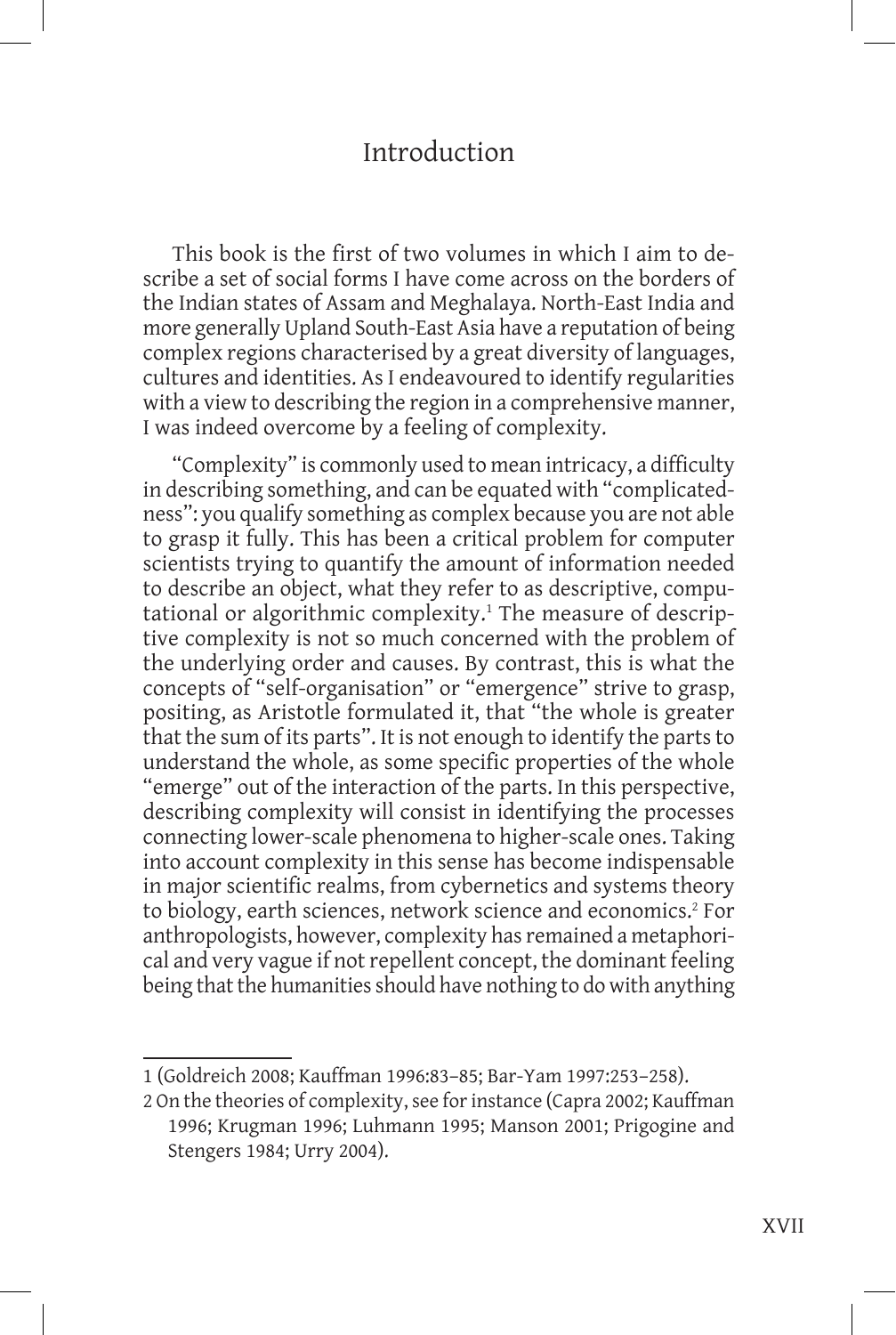that looks too mechanical or mathematical.3 As for the issues that concern us here, cultural diversity may be addressed as a series of dynamical systems, according to the view that observed forms or patterns are stationary states of underlying dynamics.4 Yet the delimitation and comparison of the patterns observed are indeed a major issue. Accounting for the organisation, or arrangement, of continuity versus discontinuity is a serious methodological problem in anthropological descriptions beyond very local scales.

North-East India is emblematic of the regions where it is not only the extent of diversity that seems immeasurable, but also its irregularity. That is why the "mosaic" metaphor often used to represent such regions no longer seems satisfactory. First of all, fragmentation cannot easily be reduced to a combination of a limited number of identifiable and recurrent patterns. Moreover, fragmentation does not actually pertain to a single level but to a multiplicity of levels, each possibly hosting different modes of fragmentation.5 Finally, unlike fragments of a mosaic, human and social forms as well as ecological forms do interact.<sup>6</sup>

At a relatively early stage in my investigations, after having toured a relatively limited area of central Assam, I had the feeling that "anything" might be found, i.e. whatever regularity I was able to identify was very soon to be refuted by the many exceptions. Thereupon three methodological options had to be considered: to decide that complexity will always be inaccessible; to consider that complexity is only a sign of the confusion of the observer and that it would still be possible in a reductionist mode to break it down into a few simple components; or, in the words of Denise Pumain, to seek a theory that will help to understand

- 5 For this reason, Appadurai's type of "fractal metaphor" (Appadurai 1990:20) which suggests that similar patterns are found at various levels, does not prove to be suitable.
- 6 The identification of empirical forms is an ancient problem, going back at least to Goethe's reflections on colours, and still a major methodological concern for geographers and ecologists (Goethe 1840; Di Castri et al. 1988; Klippel 2011; Sadahiro 1997).

<sup>3</sup> See, however, the substantial works undertaken by (Archer 1995; Fischer et al. 2012; Lansing 1991, 2006; White and Johansen 2005).

<sup>4</sup> On pattern formations, see (Ball 2009; Meinhardt and Prusinkiewicz 2009).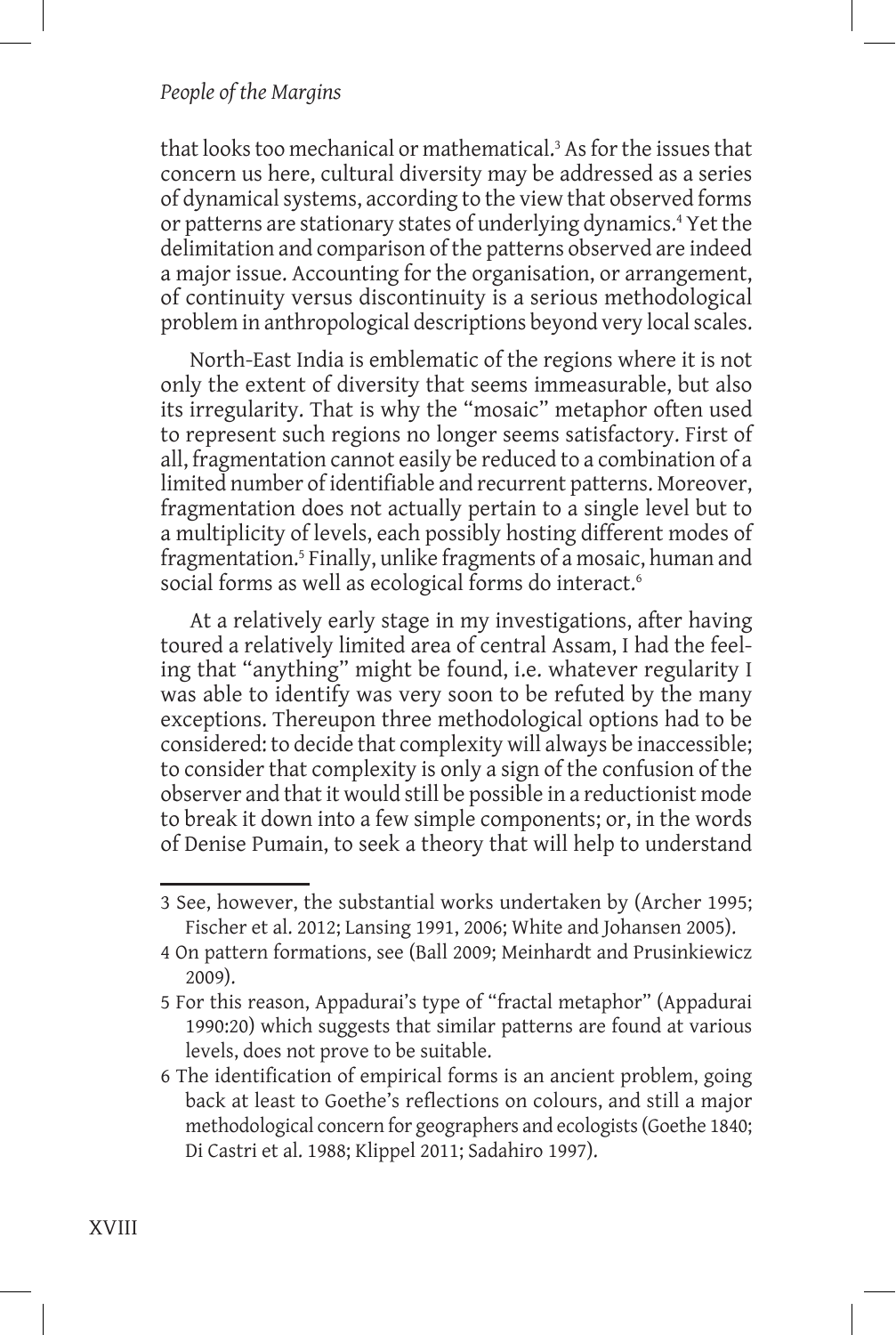"ecological and spatial processes which lead to the organisation and differentiation of localisable entities and of the representations that human societies make of them".7

I will deliberately not address North-East India as a set of "tribes", be they understood as labelled cultures or as ethnic groups. Firstly, labelled cultures are arbitrary entities, useful at certain stages of the description, but ontologically subjective.<sup>8</sup> Secondly, one can hardly decipher the mechanisms operating at a level above the ethnic group, including relations among ethnic groups, from a viewpoint situated at the centre of one of them. On the field, the objects of my observations have been all sorts of limits and anomalies, especially those pertaining to the assumed correspondence between societies, cultures and ethnicities. This involved, for instance, people claiming to belong to group A but speaking a language commonly associated with group B, or following social rules assumed to be typical of group C. I did not hunt down anomalies and limits with the moral or political view of merely "decentering"9 but with the hope of empirically uncovering specific social phenomena not perceptible in the cultural cores of labelled populations.

This book mainly addresses the subject of boundaries and margins. The notion of "frontier" may capture some of the phenomena we will come across, but due to the history of it in the humanities it is not suitable for what I want to describe. Following on from Frederick Turner, the notion has given rise to inspiring studies about mutual perceptions along dividing lines.<sup>10</sup> In this

8 On this point, I largely agree with the view of Sperber and Hirschfeld (1999:CXXVII): "the notion of a culture should not have more of a theoretical status than that of a region in geography. Culture is best seen not as a thing, but as a property that representations, practices, and artefacts possess to the extent that they are caused by populationwide distribution processes."

9 See for instance (Narayanan and Sandra 2000).

<sup>7 &</sup>quot;les processus (écologiques et spatiaux) qui conduisent à l'organisation et à la différenciation des entités localisables et des représentations que s'en font les sociétés" (Pumain 2003:25).

<sup>10 (</sup>Giersch 2006; Turner 1920; White 2011). The internal micro-frontiers described by Kopytoff (1987) for Africa are more similar to the multilevelled differentiations that will be described here.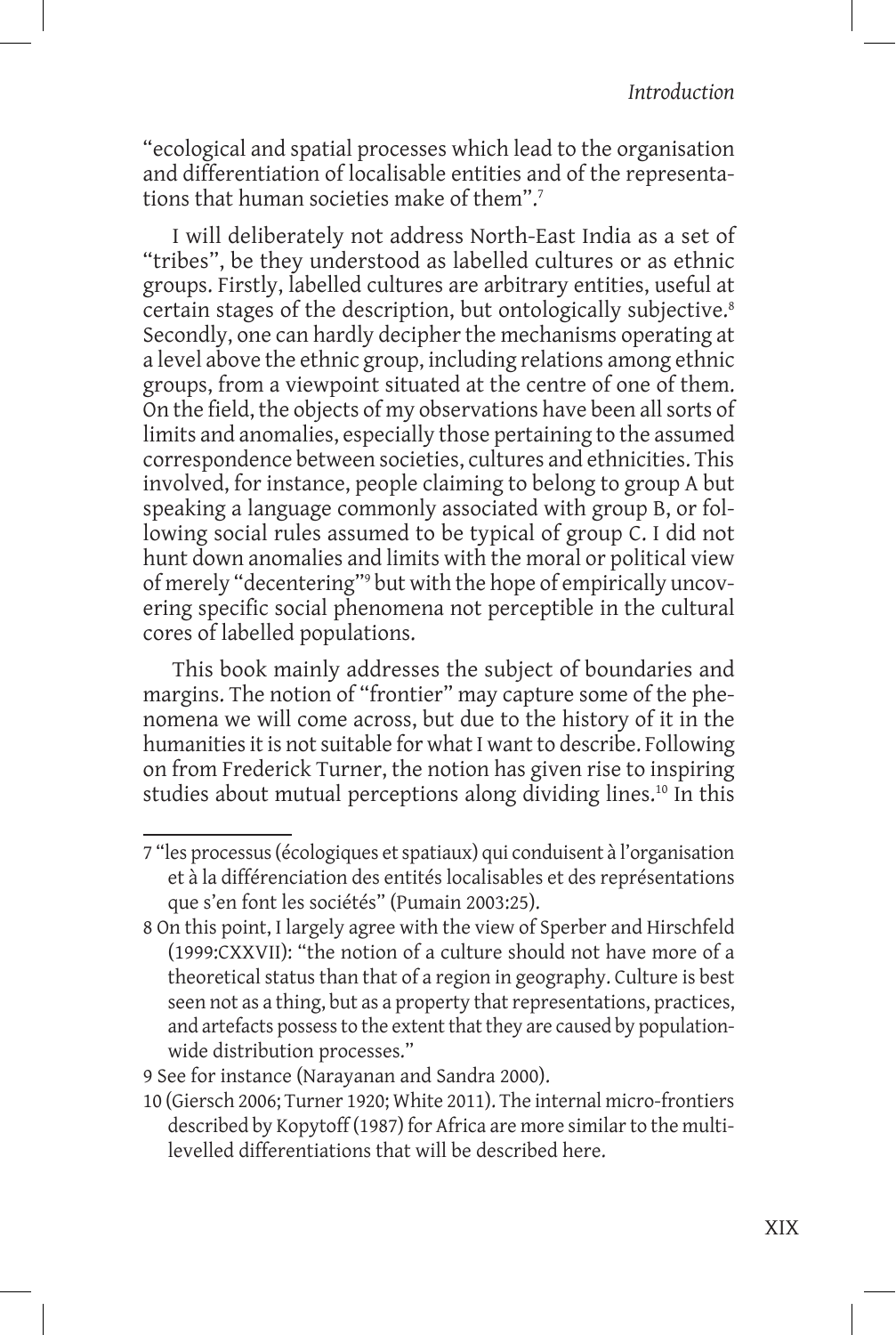field of research, "frontier" refers mostly to the pioneering front, or tidal frontier, which is only one among the many kinds of limits I wish to throw light on. Furthermore, as British North-East India was truly a "frontier" in the latter sense, using the same term for other kinds of limits might be misleading. The "frontiers" in globalisation studies might also be inspiring but remain too metaphorical and fuzzy for practical purposes.<sup>11</sup> Similarly, the border of "border scholars" appears all too often to be an excuse for fuelling the favourite postmodern topics with an additional "trope". The social and cultural dynamics specific to borderlands have barely been analysed.<sup>12</sup>

The boundaries and margins that I will consider are of several types (ecological, cultural, or ethnic), and they can assume a variety of forms, discrete or continuous, among others. The observation of boundaries can obviously contribute to general theories about social processes. However, this assumes that, as a prerequisite, one does not stop at dealing with boundaries in a literary sense but instead attempts to describe the social forms that are associated with them in realistic terms.<sup>13</sup>

The value of margins as a privileged object of study is that they enable a partial escape from an ethnic-centred vision on societies. North-East India is not the only place where externally perceived or internally perceived (i.e. ethnic) groups seldom coincide with those defined by language or other cultural features and where every collective entity is characterised by unexpected and often rapid mutations. A large amount of recent anthropological litera-

<sup>11</sup> For a concise review of the contemporary approaches of frontiers, see (Hannerz 2002).

<sup>12</sup> Alvarez, one of the major contributors to border studies recently confessed that "In retrospect, I see how my own research revolves around processes in which the border becomes meaningful, but realise that the order itself was not a central focus". (Alvarez 2012:550) For example, in one of his earlier works, he argued that "the conceptual parameters of borderlands, borders, and their crossings... illustrate the contradiction, paradox, difference, and conflict of power and domination in contemporary global capitalism". (Alvarez 1995:447).

<sup>13</sup> By "realist terms" I mean terms which take into account both the informants' discourses and consciousness independent facts or structures. (Bhaskar 1998:38–39; Bourdieu 1989:14; Lévi-Strauss 1963:121)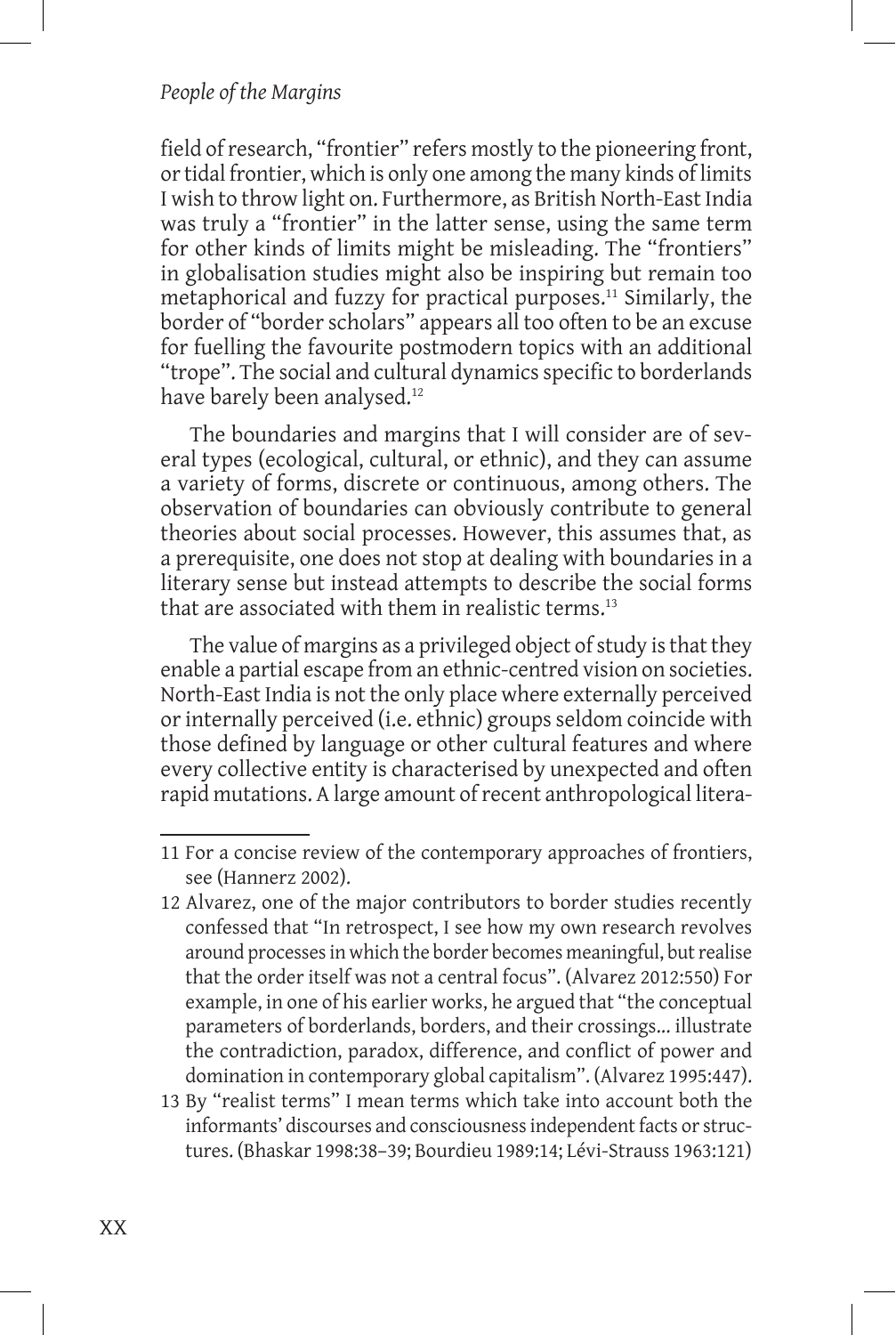ture is replete with the obligatory passages about "flexibility", "permeability", "fluidity", "impermanence", or "hybridity". Indeed, the original impetus behind these truisms helped to remind the flexibility of anthropological objects.<sup>14</sup> And one of the central critiques actually pertained to delimitation. As Ferguson and Gupta rightly remarked, "Representations of space in the social sciences are remarkably dependent on images of break, rupture, and disjunction".15 While such observations were legitimate they were not that inventive. Bashkow has recently shown in a very convincing manner that contrary to what many postmodern caricatures have suggested, the issue of the delimitation of cultures had long been a central issue in anthropology.16 As early as 1916, Sapir insisted that cultural classifications were valid only at the time of observation,<sup>17</sup> and soon after, Lowie asserted that "culture is invariably an artificial unit segregated for purposes of expediency".18 The fuzziness of boundaries and the artificiality of cultural areas do not mean, however, that cultural features are never organised into remarkable aggregates. As Bashkow argues, while commenting on Eric Wolf's views on connected cultures, "The classic argument that cultures cannot be thought of as bounded because they are connected to one another through relations of politics, trade, migration, and influence presupposes that we can think of the cultures as distinct from one another and, thus, connectable".19

Once it has been agreed that cultures are not discrete and immutable entities, what are the implications for data collection and classification? Should one abandon any project of identifying

<sup>14 (</sup>Appadurai 1996; Bhabha 1994; Marcus and Fischer 1986; Wolf 2010). For a concise summary of debates on culture in the 1980-1990's, see (Brightman 1995).

<sup>15 (</sup>Gupta and Ferguson 1992:6).

<sup>16 (</sup>Bashkow 2004).

<sup>17 &</sup>quot;The culture area is primarily a descriptive, not an historical, concept. The various culture elements that serve to define it are of very different ages and their grouping into a set of cultural differentia is applicable only to a particular, in our case generally a very recent, cross-section of history." (Sapir 1916:28–29, 44).

<sup>18 (</sup>Lowie 1937:235).

<sup>19 (</sup>Bashkow 2004:453).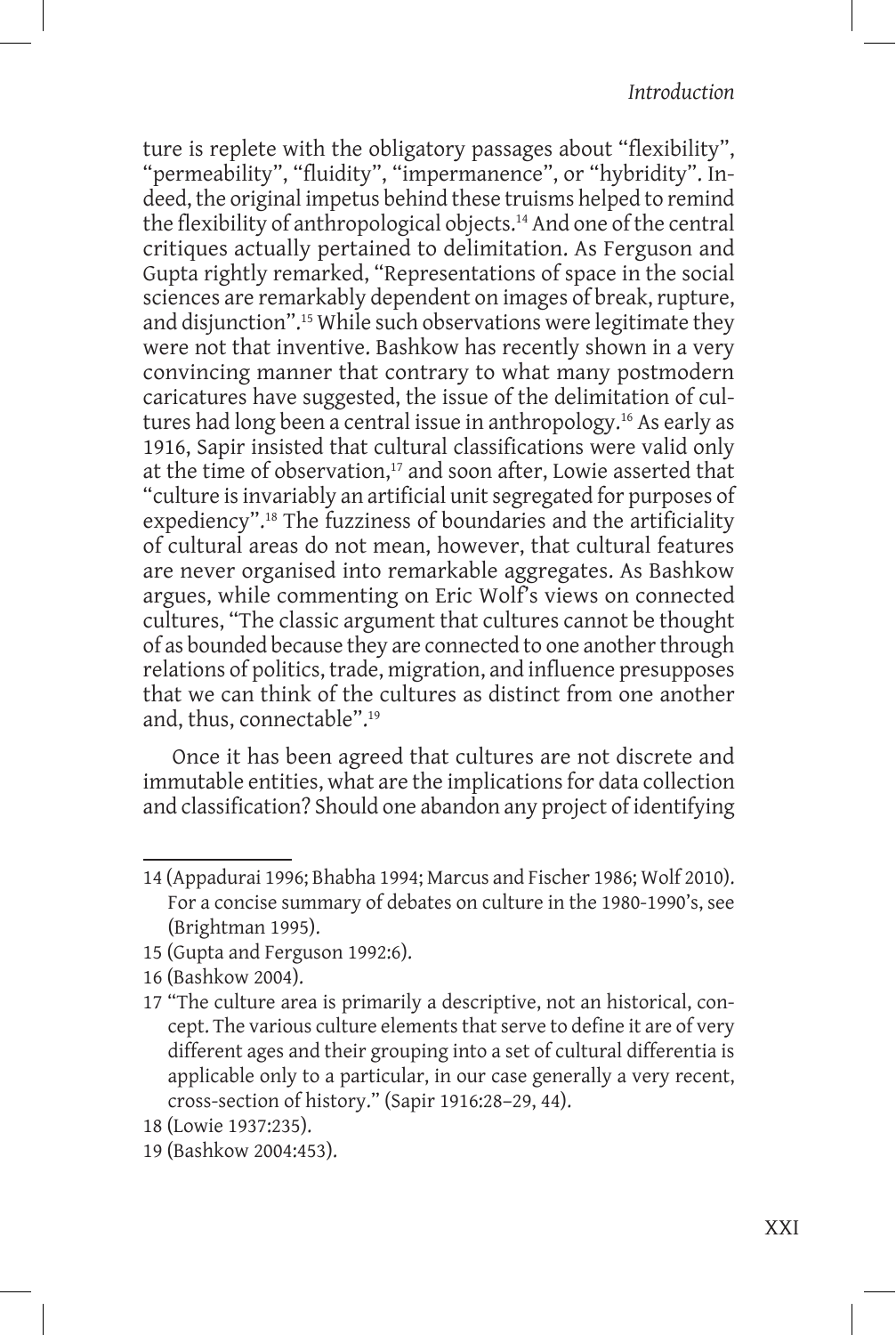remarkable cultural aggregates? Should one adopt a radical relativist posture, sticking to native speeches only and supporting the image of an amorphous cultural universe made up of fortuitous encounters of individual representations? Primary ethnographic material should obviously remain the informants' points of view. However, these often provide highly essentialist and split ethnocentric visions of their human environment, characteristic of folk sociologies.20 Taken collectively, they naturally contradict each other. As long as one of the main aims of anthropology is to faithfully render native representations, how does one rationally link up several ethnocentric contradictory discourses and furthermore how does one account for their divergence with observed cultural realities?

To many relativists, this is not an issue: what matters are native representations alone, and if several of them conflict, it is a sign of different positions of power.21 In my opinion, the description of culturally complex regions is pointless without our acknowledging the existence of social realities beyond discourses and individual consciousness. Ethnocentric representations are observer-relative features, epistemically objective yet ontologically subjective.22 This implies that beyond ethnocentric representations, three other domains have to be explored: the common, possibly universal processes producing them, the ontologically objective facts they apply to, and the dynamic interactions among them; what Fredrik Barth named "ethnic boundaries".23

While the correspondence between collective (ethnic) identities, human aggregates, cultures, and social organisations, which are taken for granted in folk sociologies, is rarely asserted by scholars today, the issue is rarely addressed by contemporary anthropology, as if it would be upsetting either to admit that

<sup>20 (</sup>Brubaker, Loveman, and Stamatov 2004; Hirschfeld 1998:60).

<sup>21 (</sup>Fairclough 2001:47ff.).

<sup>22 (</sup>Searle 1995:10); Hannertz takes the same stance: "It could hardly be that if people do not think of culture as "flowing", or if for that matter they prefer to think of their ways of life and thought as pure, stable, and timeless, they should be allowed to veto those of our analytical, or at least protoanalytical, notions which suggest otherwise."(Hannerz 2002:15).

<sup>23 (</sup>Barth 1969).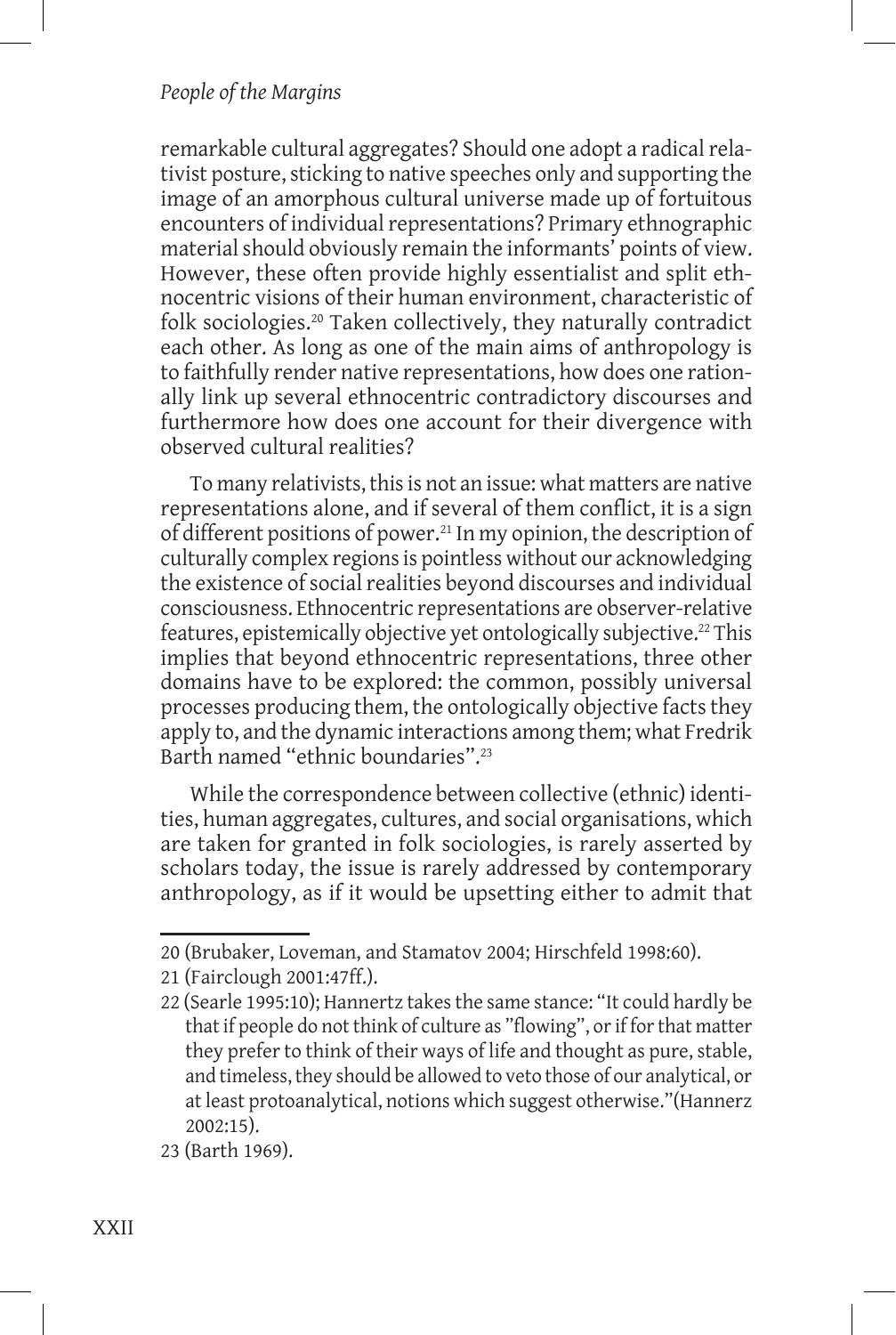there is sometimes a match or to explain why it is generally not so. Practically speaking, anthropologists still develop their arguments "as if" the match was real, depicting cultures as entities which they name by applying ethnic or national labels ("Yoruba culture", "French culture"...), and attributing agency to ethnic groups. Can we actually escape the ethnic qualification of cultural phenomena?24 This book strives to show that descriptions which avoid the ethnic group, the tribe or even "the" (particular) culture as starting points considerably reduce any risk of ambiguity.

To sum up, I propose three simple methodological principles to describe the anthropological complexity at a regional level: 1. to make a distinction between, on the one hand, native discourses about the human environment and, on the other hand, the social and cultural forms actually observed. 2. to investigate a-ethnic and transethnic social forms. 3. to investigate on and from geographical, cultural and ethnic borderlands, or "margins".

While a second volume will deal more with modelling and possibly explanations, this volume presents mostly explorations. The different chapters were shaped to reflect several meaningful aspects of my exploratory journey through the complexity of North-East India. Suggesting new anthropological approaches to culturally complex regions first of all requires a summary of classical descriptions and the reasons why they have not proven satisfactory. Moreover, to grasp the core developments of the book, a reader unfamiliar with North-East India will need a minimum number of reference marks, which will possibly be deconstructed in the subsequent chapters. In Chapter I, as an introduction, I will start from a scale that roughly corresponds to North-East India. Much of colonial and post-Independence literature was—and is still often—set within an ethnic paradigm reflecting the essentialism of colonial and local elites, and which it helped to reinforce and propagate. Together with several post-Independence socioeconomic and political developments, this was one of the contributing factors to an enduring process of "ethnicisation". Only a few clues suffice to seriously challenge the image of a region consisting of a patchwork of discrete cultures and languages, each

<sup>24</sup> This issue largely exceeds the domain of anthropology, as it pertains to the qualification of human aggregates and to individualisation in general; see for instance (Descombes 2001) and (Wiggins 2001).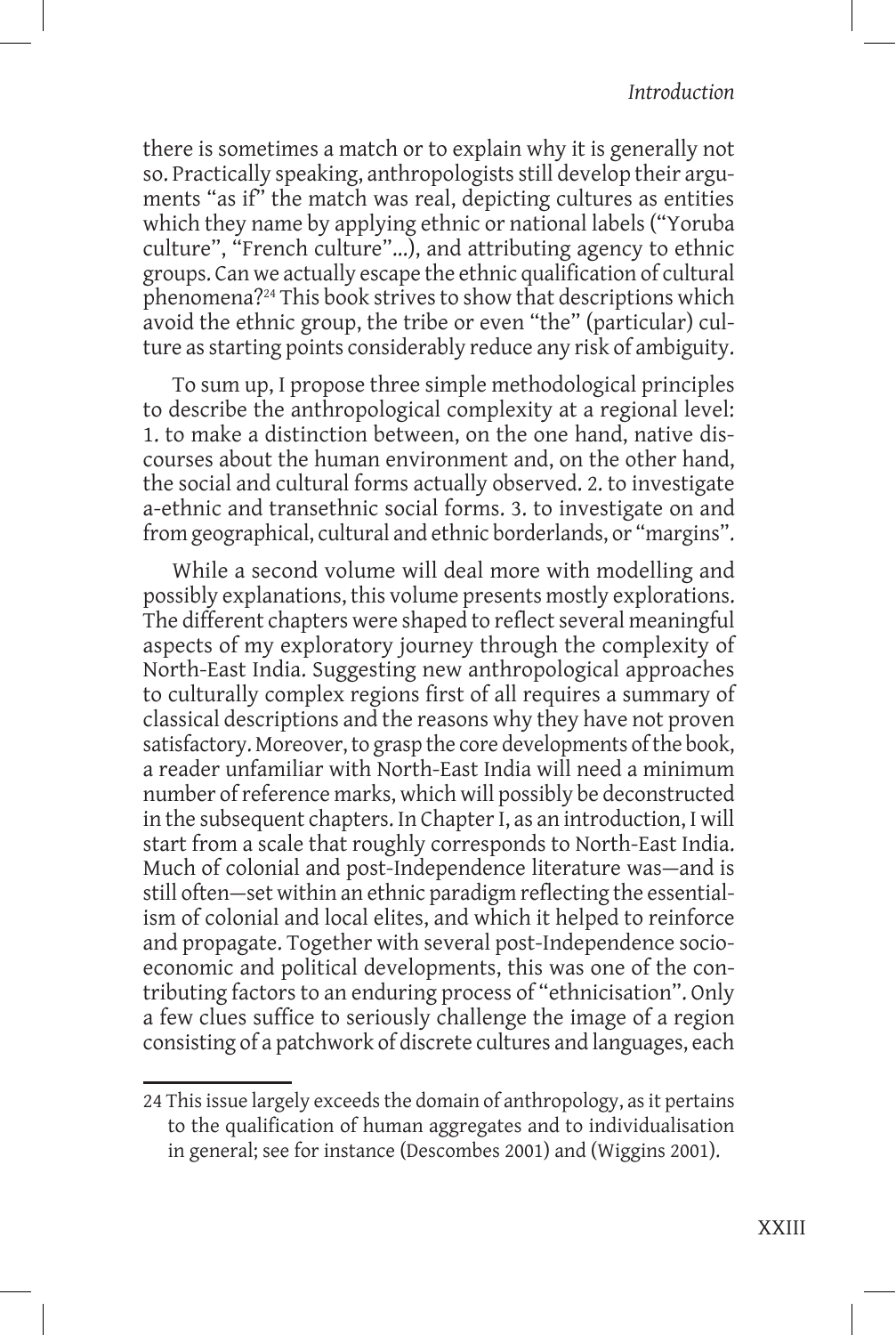corresponding to the contours of a particular "tribe". A change of scale is enough to discover a high diversity within each of these entities. On the other hand, overlaps and continuities from one entity to another arise on inter-cultural and inter-ethnic margins, which host considerable dynamics of exchanges and mutations. However, it would not be satisfactory to merely replace a model of a homogenously partitioned society with one of a heterogeneously blended society—this would only shift the problem. In actual fact, available data show that cultural heterogeneity of North-East India is itself—if I may say so—not regular. First of all, cultural differences are not distributed according to recurring patterns. Secondly, entities do indeed exist which should not be taken for "cultures" in the usual sense, but which obviously form "cores", where a typical sequence of features is concentrated. When taken one by one, the features encountered in the cores are seldom typical, but their conjunction obviously is.

Besides the image of the tribal mosaic, two classical oppositions should be reconsidered: the one that distinguishes the plains from the hills and the one that distinguishes castes from tribes. On these particular points, as on many others, I will not deliberately seek a critical "stance" by claiming that the schemes proposed so far are totally unfounded, but will instead explore the multiple levels that organise human realities in this region.

Ethnicity is only one of the dimensions of North-East India's complexity. Nevertheless, for anyone wishing to describe such a region in the most realistic manner, the pervasiveness of ethnicised world views poses serious methodological problems.

The main spatial framework of my field investigations is a 1,600 km² area of foothills and plains straddling the Assam-Meghalaya border. It does not match any administrative unit or cultural homogeneous zone, but on the contrary was deliberately and arbitrarily chosen to overlap such manifest spatial entities. In this area, like elsewhere in North-East India, people generally perceive their human environment through ethnic categories, either the "tribes"—for this particular area the Tiwas, the Khasis and the Karbis—or the "Assamese". The ultimate criterion for an assigned identification is the recognition of surnames, each of which associated with a particular ethnicity. As shown in Chapter 2, a study of the perception of surnames, together with the mapping of their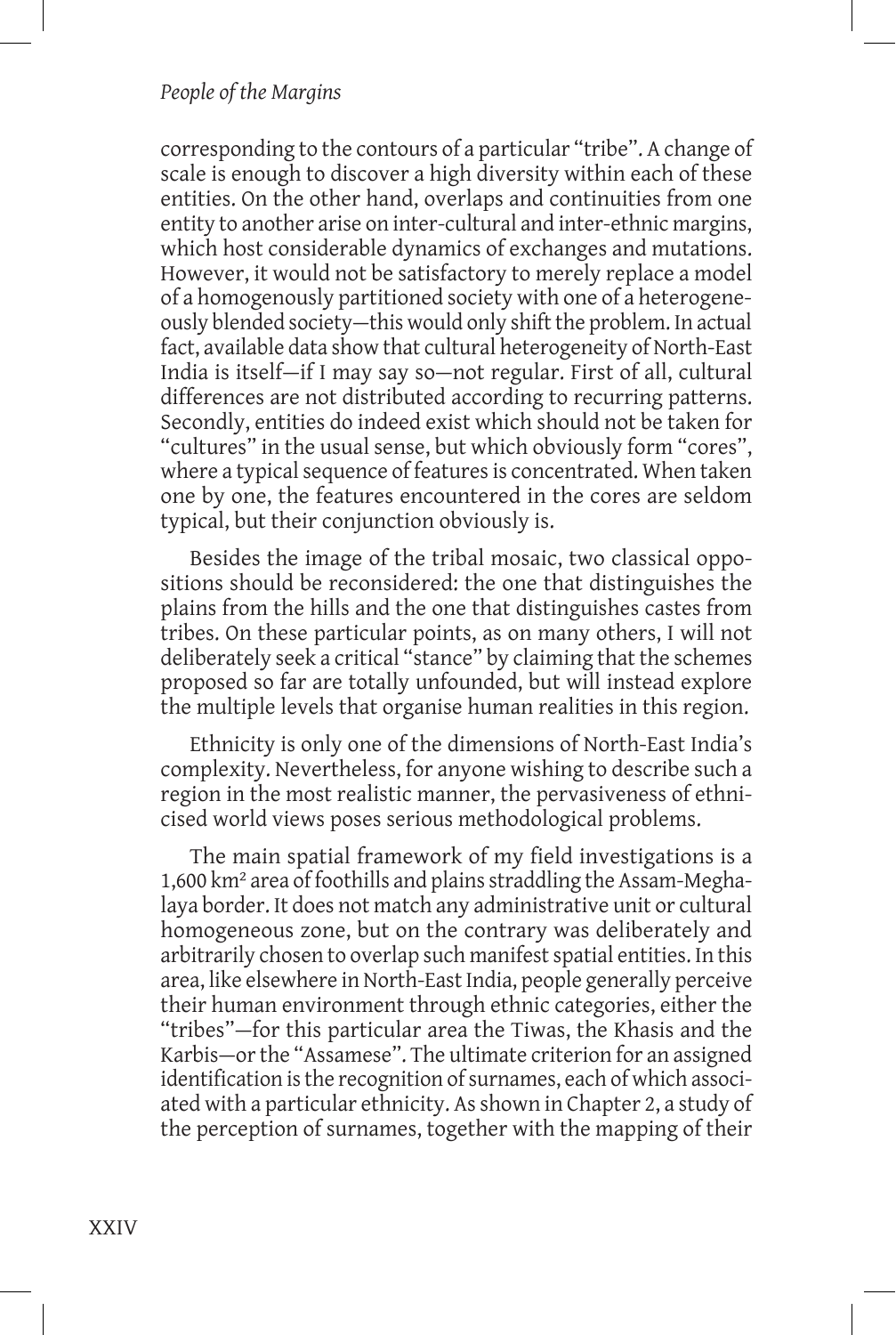objective spatial distribution allows us to sketch a "landscape of names" underlying the ethnic landscape and consisting in the interactions between the entire set of subjective perceptions. As might be expected, subjective ethnic ascriptions prove to be contradictory in many cases. And this often gives way to a "battle for surnames", typical of ethnic politics in North-East India, each section claiming the highest possible number of surnames, hence the highest number of members and associated territories. From the superimposition of clear-cut subjective ethnic ascriptions emerge the contours of an ethnic landscape made up of margins where assumed identities are not so clear-cut, with people assuming several ethnicities, uncertain ethnicities or no ethnicity at all. Margins are more than mere spaces of transition, uncertainty or miscegenation;<sup>25</sup> they are spaces where ethnicities are built and where they are reproduced, not unlike Barth's "ethnic boundaries", though in a much complex manner. And it is no coincidence that ethno-nationalist claims and conflicts, of which I will give some examples, relate primarily to the margins. Since the multiplication of tribal territories and claims before and after Indian Independence, the representations of the human landscape on the one hand and the political arena and institutions on the other have kept structuring each other via very systematic processes.

An exploration of the margins helps uncover atypical and transethnic social phenomena that discourses produced in ethnic cores tend to conceal. One of the most remarkable of these phenomena is ethnic shifts, which will be addressed in Chapter 3. These consist in truly institutional processes in which individuals or entire groups are "converted" from one ethnicity to another. Conversion ritualsinclude "purification" and the adoption into a new kin. They pertain either to individuals of the same ethnicity shifting from one descent group to another, or aliens, and in this case they amount to ethnic conversions. This in itself violates the foundations of the dominant ethnic essentialism, which conceives ethnicity as biologically acquired property and ethnic groups as historically immutable bodies. Yet the paradox goes deeper still, as another phenomenon closely associated with ethnic conver-

<sup>25 &</sup>quot;Borderlands should be regarded not as analytically empty transitional zones but as sites of creative cultural production that require investigation." (Rosaldo 1989:208).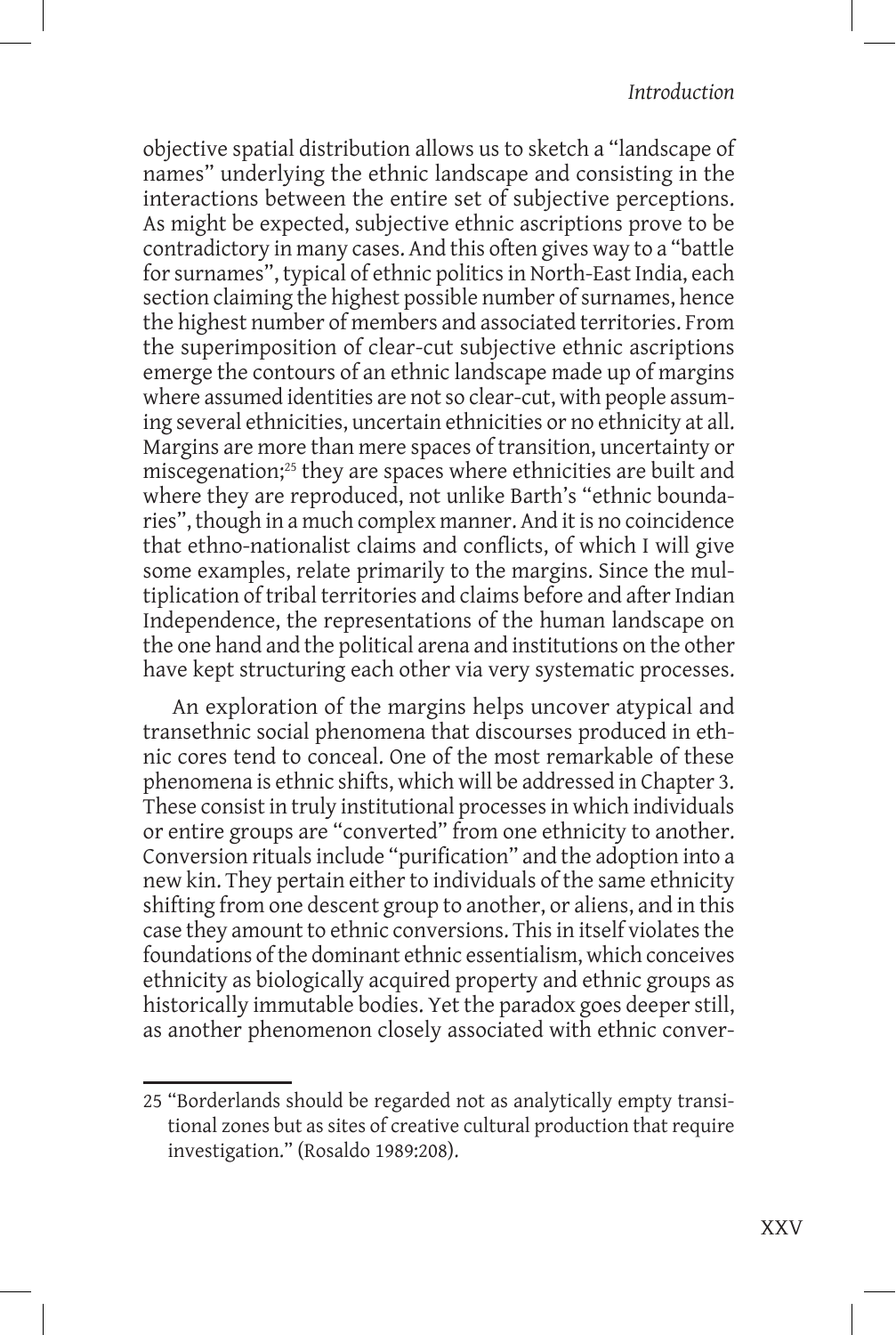sions is the existence of transethnic descent groups: individuals claiming and being recognized as members of different ethnic groups nevertheless acknowledge the same descent affiliation. Their surnames are considered to be "equivalent" to each other, which prohibits mutual sexual and marital relationships. The sum of equivalence relations draws exogamic entities across ethnic boundaries. I was able to show that this phenomenon is not restricted to mere marginal idiosyncrasies: intra-ethnic and inter-ethnic exogamies fit into a very consistent arrangement.

Patronymic equivalences and conversion rituals allow a smooth flow of spouses between groups of different language and ethnic identity. These observations strongly support the hypothesis that there exists an extended social system beneath or across ethnic divisions and cultural differences. Transethnic phenomena lead to a new interpretation of local social structures, which does not restrict itself to the internal logic of each particular "culture". In addition to uncovering transethnic institutions, an ethnography of the margins allows us to radically reconsider some of the most consensual knowledge. This is what I demonstrate about the classical opposition between matrilineality and patrilineality, commonly considered as one of the most stable organising principles of North-East Indian societies. According to this view each tribe would be, almost in essence, patrilineal or matrilineal, this property even determining, in the latter case—that of Khasis and Garos—much of the other cultural features of the group. The flexibility of descent rules found in the Assam-Meghalaya borderlands seriously questions this paradigmatic gap between patrilineality and matrilineality. I go even further to show, based on very tangible facts, that descent is often second to residence and that the identity acquired by an individual at birth is not dependent on his/her parents', but on his house's. Thus, besides a better understanding of North-East Indian cultural assemblage, investigations on the margins and a transethnic approach to social structures also provide valuable contributions to the general theory of relations between descent and residence.

Chapters 4 and 5 set out to test a different approach to complexity, more intuitive than the relatively formal methods employed in the previous chapters. Before trying his hand at constructing a model, the observer often goes through a phase of free and "naive"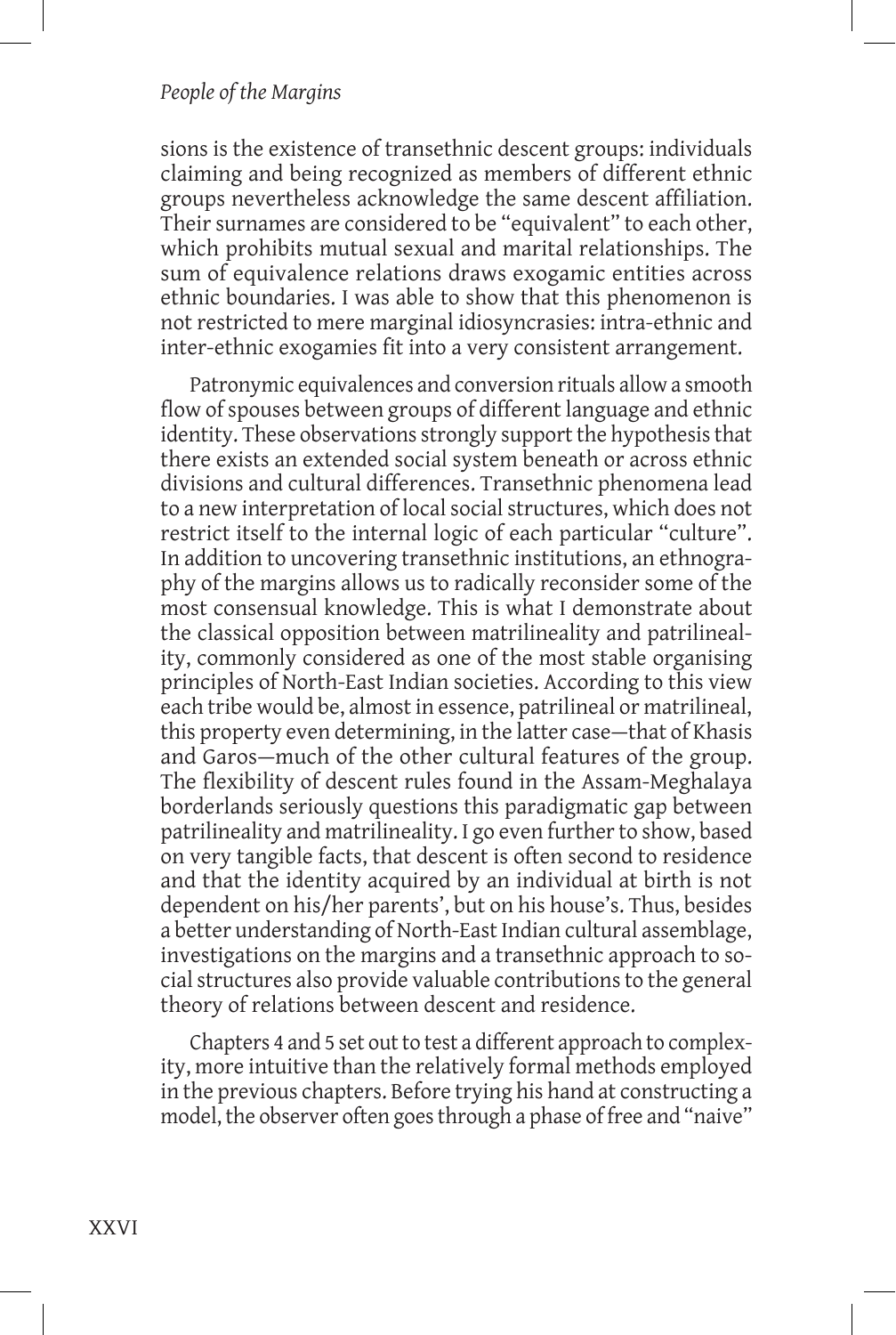combinations of his field materials.<sup>26</sup> Published writings rarely push open the door to this workroom. The guiding principle here will not be the rigorous validation of a hypothesis, but the search for enduring a-ethnic patterns and connections, pre-dating the colonial period and which would now be largely hidden by the ethnicising filter. I assume that these patterns emanate from a basic level of the social and cultural fabric, that of social cognition, which builds a socialised landscape out of material patterns by meaning attribution: the human mind establishes associations or connections between social functions and some remarkable natural elements or artefacts found in its environment, which we may call "places".27 A set of several such connections forms an "assemblage", and when shared among several individuals over time, it leaves material and ideal clues that make it perceptible to an outside observer. We will follow one recurring assemblage in particular, which recurrently connects markets, megaliths, original villages, elders' councils and politico-ritual centres. It takes very similar forms in different cultural and ethnic backgrounds. Artefacts especially seem to move from one time period to another, from one society to another and to be subjected to different semantic attributions yet still included in the same basic assemblage: for instance, the same monolith, perceived at a time as the abode of the market god, will be re-interpreted by new settlers as the seat of a leader presiding over a market.

The market place seems to have played a role in inter-ethnic relations that exceeds the role of a mere place of exchange between communities. It appears to have been the centre of symbolic connections across cultural and ethnic boundaries. By following symbolic connections pertaining to markets and trade, in the mythological narratives, we'll meet another recurrent pattern, also independent of ethnic affiliations and labelled cultures: the hillplain exchanges as a source of prosperity. Hill mythologies portray the prosperity of the Uplands as being dependent on maintaining relations with the Lowlands. In this scheme, the geographical and social spaces of the "margins" assume considerable importance.

<sup>26</sup> Max Gluckman (1964:163) called "incorporation" the procedure by which "certain events are taken for granted, as given basic facts". On relations and connections in anthropology, cf. (Strathern 1995, 2004).

<sup>27 (</sup>Hirsch 1995; Lynch 1960; Tilley 1994).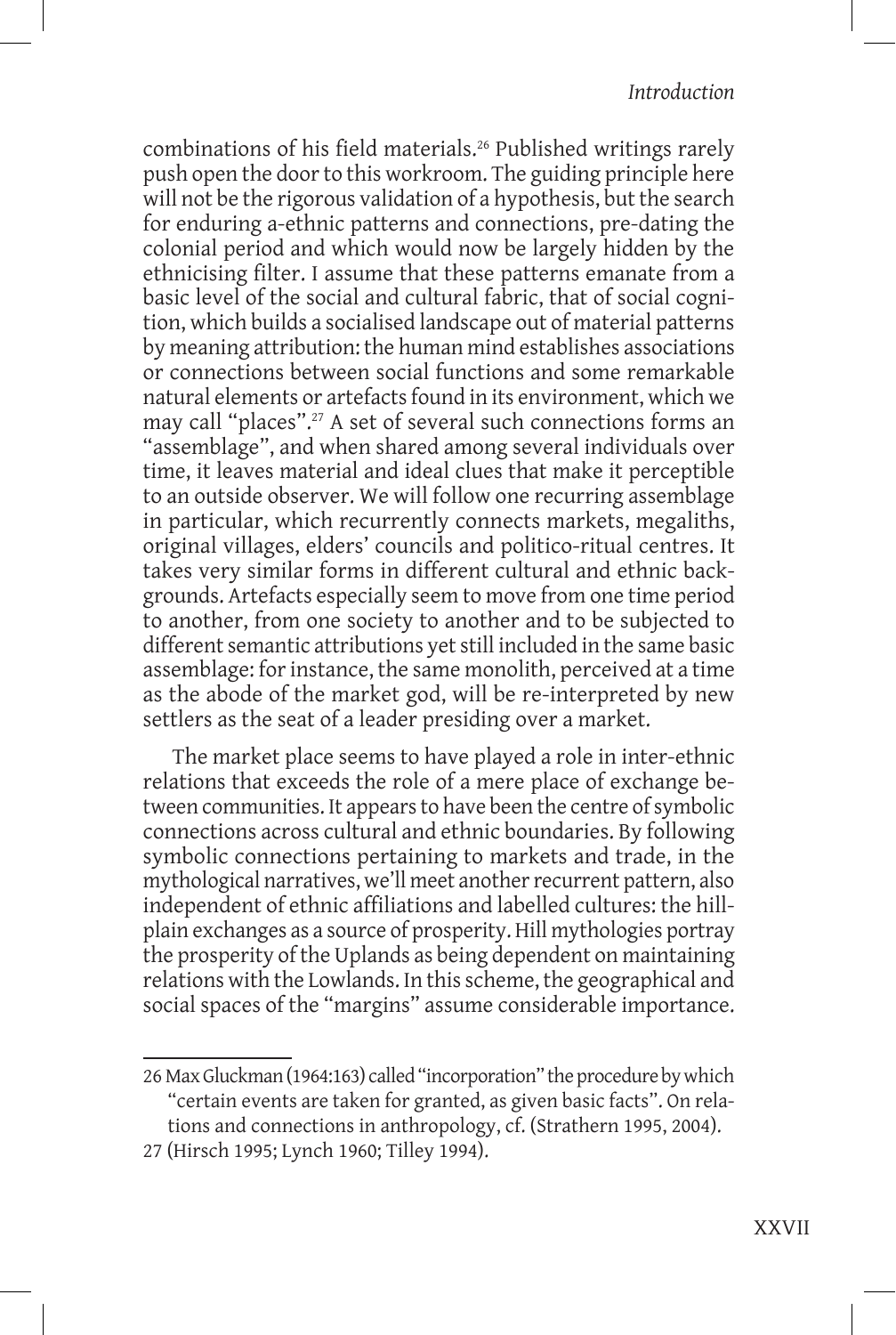Therefore, in the final chapters I'll go back to the margins, and investigate in particular the figure of the foothill *raja*s.

Hill-plain relations in the North-East are often depicted by historians in terms of a relationship between communities, or between a State and the surrounding communities. This is an anachronistic projection into the past of the current ethnicised society. A new reading of the oldest Assamese chronicles shows that, at least during these periods (prior to the seventeenth century), ethnic identification of the peripheral populations by the plains-dominating Ahom (Assamese) State was not so much based on cultural as geographical or political categories. A first distinction distinguished hill people from plains people and a second one, independent populations from subordinate and dutiable populations. The State was not described as interacting, when in a war situation, during negotiations, for trade or administrative purposes, with "tribes" as wholes but with specific villages. It is only in post-seventeenth century chronicles that discrete ethnic categories can be seen to emerge, and most come under the labels we know for the colonial period (Naga, Mikir, Kachari...).

Before the arrival of the British in the early nineteenth century, the Ahom state, which was confined to the plains, dealt directly with uplanders only in exceptional instances. It generally had recourse to leaders who had settled in the borderlands, for whom it recognized the status of *raja* and to whom it entrusted the protection of markets and trade routes. The last chapter will be specially dedicated to one of these *raja*s, Gobha raja. The fascinating aspects of this character provide a lot of insight into the process of social and cultural structuration in the plain-hill interfaces. The study of mythology associated with Gobha raja, of the distribution of ritual functions in his lineage, and of the purifying power he holds, does indeed challenge historical and anthropological accounts of uplanders as either submissive or resistant to the domination and acculturation exerted by lowlands' States and societies.<sup>28</sup> The comparison of native stories in particular does not confirm such a strict dichotomy, but instead reveals *raja*s travelling between the plains and hills, incorporated into both worlds, and ruling over culturally plural spaces. Beside the *raja*, some populations held the same capacity of shifting

<sup>28</sup> For a recent well-known thesis on these lines, see Scott (2009).